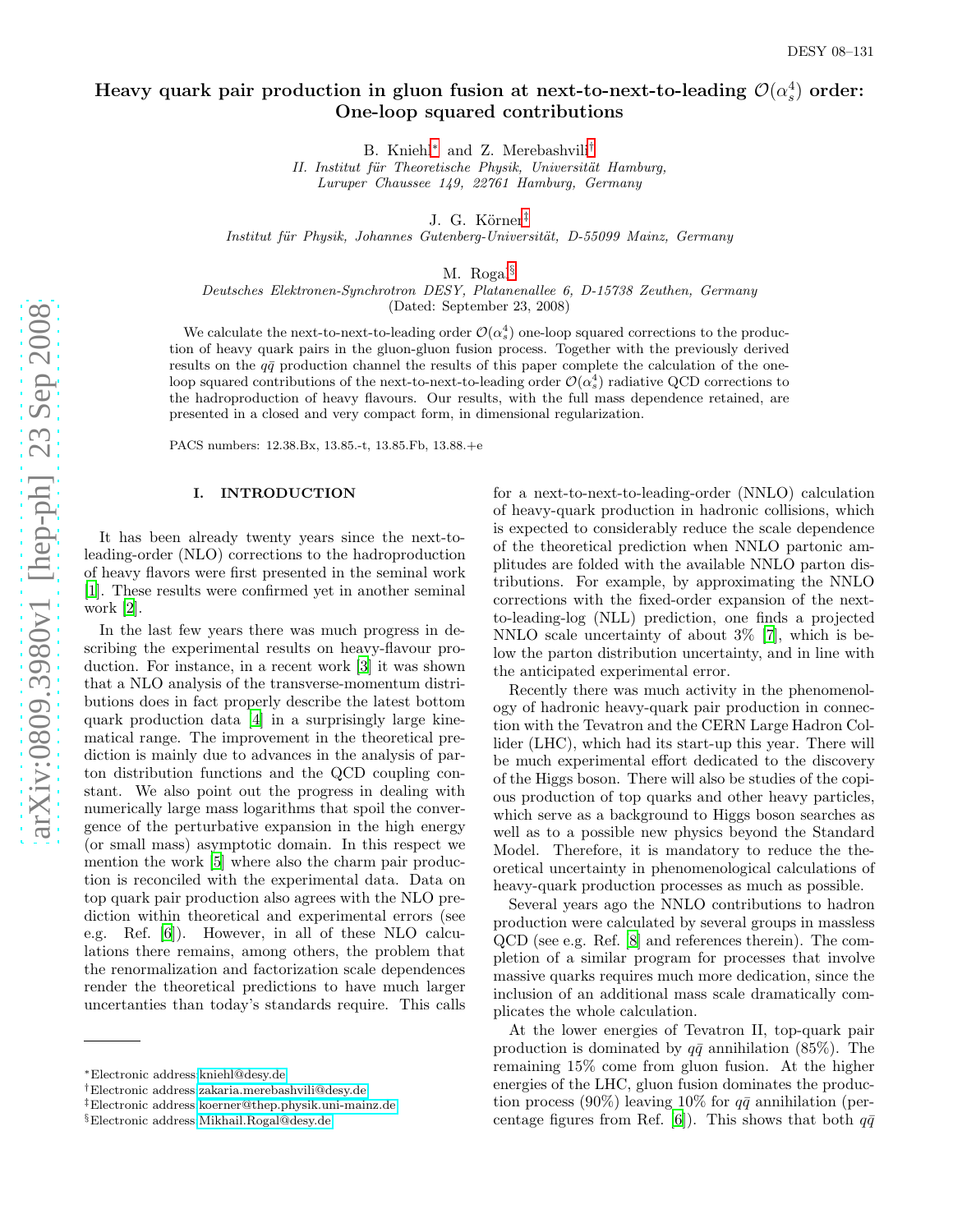

<span id="page-1-0"></span>FIG. 1: Exemplary gluon fusion diagrams for the NNLO calculation of heavy-hadron production.

annihilation and gluon fusion have to be accounted for in the calculation of top-quark pair production. Since gluon fusion makes up the largest part of the heavy-quark pair production cross section at the LHC it is important to reduce renormalization and factorization scale uncertainties in the gluon fusion process as much as possible in view of the fact that the large uncertainties in the gluonic parton distribution functions translate to large cross section uncertainties at the LHC.

There are four classes of contributions that need to be calculated for the NNLO corrections to the hadronic production of heavy-quark pairs. In Fig. [1](#page-1-0) we show one generic diagram each for the four classes of contributions that need to be calculated for the NNLO corrections to the gluon-initiated hadroproduction of heavy flavors. The first class involves the pure two-loop contribution [\(1a](#page-1-0)), which has to be folded with the leading-order (LO) Born term. The second class of diagrams [\(1b](#page-1-0)) consists of the so-called one-loop squared contributions (also called loop-by-loop contributions) arising from the product of one-loop virtual matrix elements. This is the topic of the present paper. Further, there are the one-loop gluon emission contributions [\(1c](#page-1-0)) that are folded with the one– gluon emission graphs. Finally, there are the squared two-gluon emission contributions [\(1d](#page-1-0)) that are purely of tree-type. The corresponding graphs for the quarkinitiated processes are not displayed.

Bits and pieces of the NNLO calculation for hadroproduction of heavy flavors are now being assembled. In this context we would like to mention the recent twoloop calculation of the heavy-quark vertex form factor [\[9](#page-15-4)] that can be used as one of the many building blocks in the first class of processes. There is also a very promising numerical approach applied to the calculation of the pure two-loop diagrams [\[10](#page-15-5)]. Recently, an analytic calculation of a subclass of the two-loop contributions to  $q\bar{q} \rightarrow Q\bar{Q}$ was published [\[11\]](#page-15-6). The authors of Ref. [\[12](#page-15-7)] have calculated the NLO corrections to  $t\bar{t}$ +jet production with contributions from the third class of diagrams. However, this result needs further subtraction terms in order to allow for an integration over the full phase space. We would also like to mention the recent work on the twoloop virtual amplitudes that are valid in the domain of high energy asymptotics, where the heavy-quark mass is

small compared to the other large scales. In this calculation [\[13\]](#page-15-8), mass power corrections are left out, and only large-mass logarithms and finite terms associated with them are retained. Much work was also done in relation to the resummation of soft contributions. In this respect we refer the reader to recent publications where some different approaches to the resummation are advocated [\[7,](#page-15-2) [14\]](#page-15-9).

The authors of the present paper have been involved in a systematic effort to calculate all the contributions from the second class of processes, i.e. the one-loop squared contributions. The NNLO one-loop squared amplitudes for the quark-initiated process were recently presented in Ref. [\[15](#page-15-10)]. In this paper, we report on a calculation of the NNLO one–loop squared matrix elements for the process  $q\bar{q} \rightarrow Q\overline{Q}$ . The calculation is carried out in dimensional regularization [\[16\]](#page-15-11) with space-time dimension  $n = 4-2\varepsilon$ . We mention that we have presented closed-form, oneloop squared results for heavy quark production in the fusion of real photons in Ref. [\[17\]](#page-15-12). With the present paper the program of calculating the one-loop squared contributions to heavy-quark pair hadroproduction has now been completed.

Let us briefly describe some of the main features of the calculation of the one-loop squared contributions. The highest singularity in the one-loop amplitudes arise from infrared (IR) and mass singularities (M) and is thus, in general, proportional to  $(1/\varepsilon^2)$ . This in turn implies that the Laurent series expansion of the one-loop amplitudes has to be taken up to  $\mathcal{O}(\varepsilon^2)$  when calculating the one-loop squared contributions. In fact, it is the  $\mathcal{O}(\varepsilon^2)$  terms in the Laurent series expansion that really complicate things [\[18\]](#page-15-13), since the  $\mathcal{O}(\varepsilon^2)$  contributions in the one-loop amplitudes involve a multitude of multiple polylogarithms of maximal weight and depth 4 [\[19](#page-15-14)]. All scalar master integrals needed in this calculation have been assembled in Refs. [\[18,](#page-15-13) [19](#page-15-14)]. Reference [\[18\]](#page-15-13) gives the results in terms of so-called L functions, which can be written as onedimensional integral representations involving products of log and dilog functions, while Ref. [\[19](#page-15-14)] gives the results in terms of multiple polylogarithms. The divergent and finite terms of the one-loop amplitude for  $gg \to Q\overline{Q}$ were given in Ref. [\[20](#page-15-15)]. The remaining  $\mathcal{O}(\varepsilon)$  and  $\mathcal{O}(\varepsilon^2)$ amplitudes have been written down in Ref. [\[21](#page-15-16)]. We shall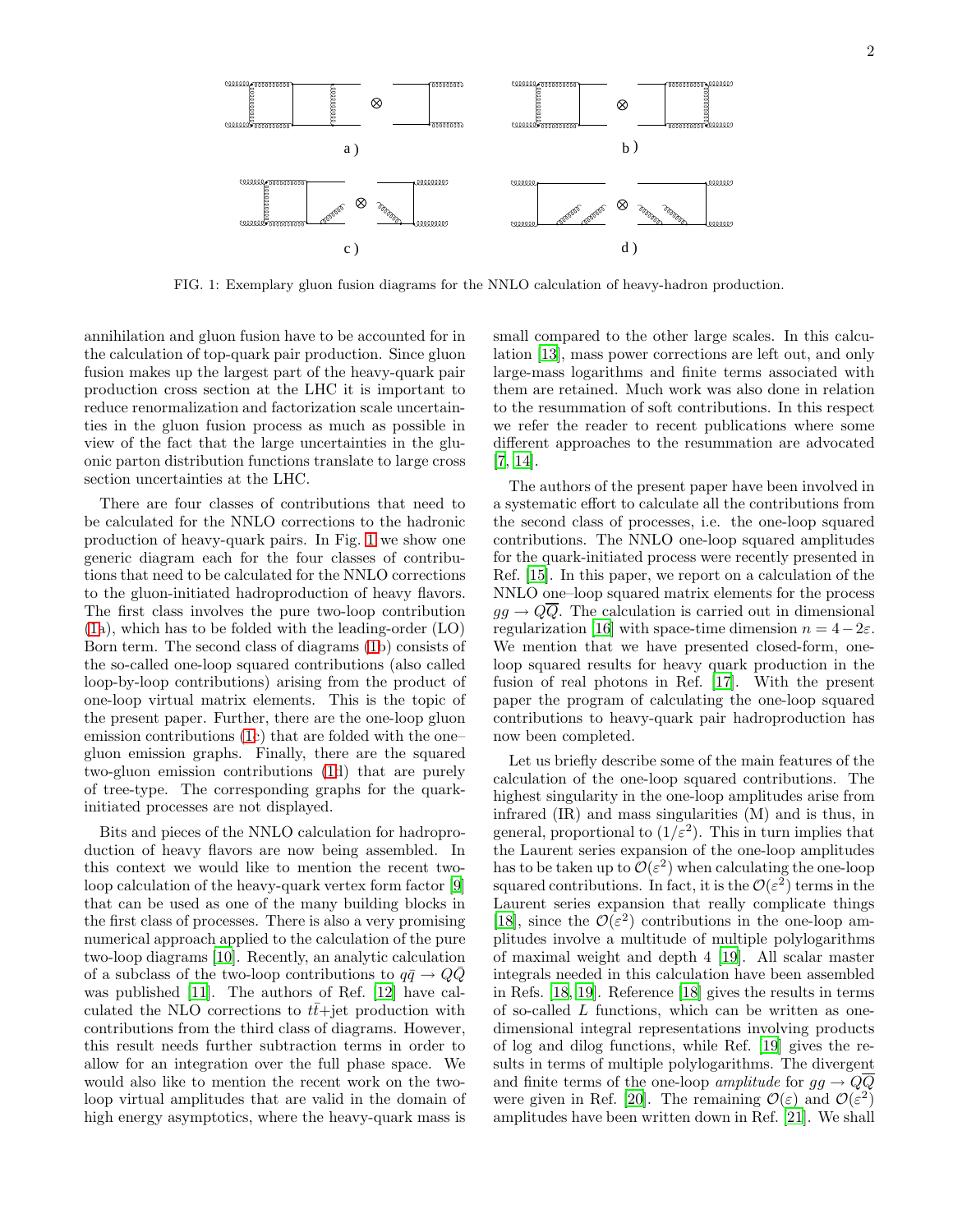

<span id="page-2-1"></span>FIG. 2: The  $t-$ ,  $u-$  and s-channel LO graphs contributing to the gluon (curly lines) fusion amplitude. The thick solid lines correspond to the heavy quarks.

rewrite these matrix elements in a representation more suitable for the purposes of the present application.

In our presentation, we shall make use of our notation for the coefficient functions of the relevant scalar oneloop master integrals calculated up to  $\mathcal{O}(\varepsilon^2)$  in Refs. [\[18](#page-15-13), [19\]](#page-15-14). For the case of gluon-gluon and quark-antiquark collisions, one needs all the scalar integrals derived in Refs. [\[18](#page-15-13), [19\]](#page-15-14), e.g. the one scalar one-point function  $A$ , the five scalar two-point functions  $B_1$ ,  $B_2$ ,  $B_3$ ,  $B_4$  and  $B_5$ , the six scalar three-point functions  $C_1, C_2, C_3, C_4, C_5$ and  $C_6$ , and three scalar four-point functions  $D_1, D_2$  and  $D_3$ . Taking the *complex* scalar four-point function  $D_2$ as an example, we define successive coefficient functions  $D_2^{(j)}$  for the Laurent series expansion of  $D_2$ . One has

<span id="page-2-3"></span>
$$
D_2 = iC_{\varepsilon}(m^2) \left\{ \frac{1}{\varepsilon^2} D_2^{(-2)} + \frac{1}{\varepsilon} D_2^{(-1)} + D_2^{(0)} + \varepsilon D_2^{(1)} + \varepsilon^2 D_2^{(2)} + \mathcal{O}(\varepsilon^3) \right\},
$$
\n(1.1)

where  $C_{\varepsilon}(m^2)$  is defined by

<span id="page-2-2"></span>
$$
C_{\varepsilon}(m^2) \equiv \frac{\Gamma(1+\varepsilon)}{(4\pi)^2} \left(\frac{4\pi\mu^2}{m^2}\right)^{\varepsilon}.
$$
 (1.2)

We use this notation for both the real and the imaginary parts of  $D_2$ , i.e. for  $\text{Re}D_2$  and  $\text{Im}D_2$ . Similar expansions hold for the scalar one-point function  $A$ , the scalar two-point functions  $B_i$ , the scalar three-point functions  $C_i$  and the remaining four-point functions  $D_i$ . The coefficient functions of the various Laurent series expansions were given in Ref. [\[18\]](#page-15-13) in the form of so-called  $L$  functions, and in Ref. [\[19\]](#page-15-14) in terms of multiple polylogarithms of maximal weight and depth 4. It is then a matter of choice which of the two representations are used for the numerical evaluation. The numerical evaluation of the L functions in terms of their one-dimensional integral representations is quite straightforward using conventional integration routines, while there exists a very efficient algorithm to numerically evaluate multiple polylogarithms [\[22\]](#page-15-17).

Let us briefly summarize the main features of the scalar master integrals. The master integrals  $A, B_1, B_3, B_4, C_2, C_3$  and  $D_3$  are real, whereas  $B_2, B_5, C_1, C_4, C_5, C_6, D_1$  and  $D_2$  are complex. From the form  $(AB^* + BA^*) = 2(ReA ReB + ImA ImB)$  it is clear

that the imaginary parts of the master integrals must be taken into account in the one-loop squared contribution. The master integrals  $B_2, B_5, C_1, C_4, C_5$ , and  $C_6$  are  $(t \leftrightarrow u)$  symmetric, where the kinematic variables t and u are defined in Sec. [II.](#page-2-0)

This paper is organized as follows. Sec. [II](#page-2-0) contains an outline of our general approach and discusses renormalization procedures. Sec. [III](#page-4-0) presents LO and NLO results for the gluon fusion subprocess. In Sec. [IV](#page-7-0) one finds a discussion of the singularity structure of the NNLO squared matrix element for the gluon fusion subprocess. In Sec. [V](#page-8-0) we discuss the structure of the finite part of our result. Our results are summarized in Sec. [VI.](#page-9-0) In the Appendices, we present expressions for various coefficients that are used in Sec. [III](#page-4-0) to write down the NLO result.

### <span id="page-2-0"></span>II. NOTATION AND RENORMALIZATION

Heavy flavor hadroproduction proceeds through two partonic subprocesses: gluon fusion and light-quarkantiquark annihilation. The first subprocess is the most challenging one in QCD from a technical point of view. It has three production topologies already at the Born level (see Fig. [2\)](#page-2-1). The second subprocess, where there is only one topology at the Born level, was considered in Ref. [\[15](#page-15-10)]. Irrespective of the partons involved, the general kinematics is, of course, the same in both processes. In particular, for gluon fusion, Fig. [2,](#page-2-1) we have

$$
g(p_1) + g(p_2) \rightarrow Q(p_3) + \overline{Q}(p_4), \qquad (2.1)
$$

The momentum flow directions correspond to the physical configuration, e.g.  $p_1$  and  $p_2$  are ingoing whereas  $p_3$ and  $p_4$  are outgoing. With m being the heavy-quark mass, we define

$$
s \equiv (p_1 + p_2)^2, \qquad t \equiv T - m^2 \equiv (p_1 - p_3)^2 - m^2, \nu \equiv U - m^2 \equiv (p_2 - p_3)^2 - m^2, \tag{2.2}
$$

so that one has the energy-momentum conservation relation  $s + t + u = 0$ .

We also introduce the overall factor

<span id="page-2-4"></span>
$$
\mathcal{C} = \left( g_s^4 C_\varepsilon(m^2) \right)^2, \tag{2.3}
$$

where  $g_s$  is the renormalized strong-coupling constant and  $C_{\varepsilon}(m^2)$  is defined in Eq. [\(1.2\)](#page-2-2).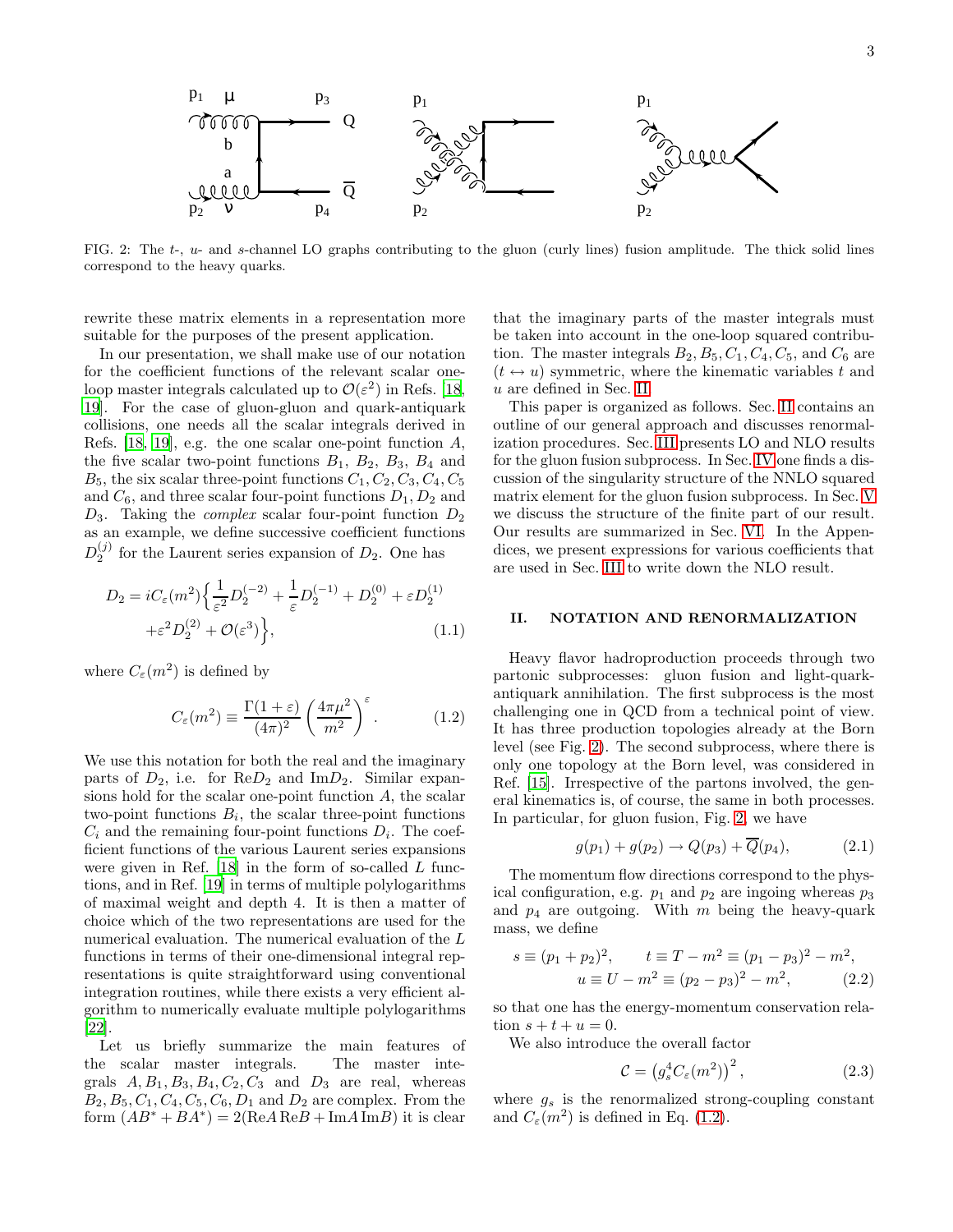As was shown e.g. in Refs. [\[20](#page-15-15), [21](#page-15-16)] the self-energy and vertex diagrams contain ultraviolet (UV), infrared and collinear (IR/M) poles after heavy-mass renormalization. The UV poles need to be regularized.

Our renormalization procedure is carried out in a mixed renormalization scheme. When dealing with massless quarks, we work in the modified minimal-subtraction  $(\overline{\text{MS}})$  scheme, while heavy quarks are renormalized in the on-shell scheme defined by the following conditions for the renormalized external heavy quark self–energy graphs:

<span id="page-3-0"></span>
$$
\Sigma_r(\hat{p})|_{p=m} = 0, \qquad \frac{\partial}{\partial \hat{p}} \Sigma_r(\hat{p})|_{p=m} = 0. \tag{2.4}
$$

In the on-shell scheme, the first condition in Eq. [\(2.4\)](#page-3-0) ensures that the heavy-quark mass is the pole mass.

For completeness, we list the set of one-loop renormalization constants used in this paper. One has

<span id="page-3-1"></span>
$$
Z_1 = 1 + \frac{g_s^2}{\varepsilon} \frac{2}{3} \left\{ (N_C - n_l) C_{\varepsilon} (\mu^2) - C_{\varepsilon} (m^2) \right\},
$$
  
\n
$$
Z_m = 1 - g_s^2 C_F C_{\varepsilon} (m^2) \frac{3 - 2\varepsilon}{\varepsilon (1 - 2\varepsilon)},
$$
  
\n
$$
Z_2 = Z_m,
$$
  
\n
$$
Z_{1F} = Z_2 - \frac{g_s^2}{\varepsilon} N_C C_{\varepsilon} (\mu^2),
$$
  
\n
$$
Z_{1f} = 1 - \frac{g_s^2}{\varepsilon} N_C C_{\varepsilon} (\mu^2),
$$
  
\n
$$
Z_3 = 1 + \frac{g_s^2}{\varepsilon} \left\{ (\frac{5}{3} N_C - \frac{2}{3} n_l) C_{\varepsilon} (\mu^2) - \frac{2}{3} C_{\varepsilon} (m^2) \right\}
$$
  
\n
$$
= 1 + \frac{g_s^2}{\varepsilon} \left\{ (\beta_0 - 2N_C) C_{\varepsilon} (\mu^2) - \frac{2}{3} C_{\varepsilon} (m^2) \right\},
$$
  
\n
$$
Z_g = 1 - \frac{g_s^2}{\varepsilon} \left\{ \frac{\beta_0}{2} C_{\varepsilon} (\mu^2) - \frac{1}{3} C_{\varepsilon} (m^2) \right\},
$$

with  $\beta_0 = (11N_C - 2n_l)/3$  being the first coefficient of the QCD beta function,  $n_l$  the number of light quarks,  $C_F = 4/3$ , and  $N_C = 3$  the number of colors. The arbitrary mass scale  $\mu$  is the scale at which the renormalization is carried out. The above renormalization constants renormalize the following quantities:  $Z_1$  for the threegluon vertex,  $Z_m$  for the heavy-quark mass,  $Z_2$  for the heavy-quark wave function,  $Z_{1F}$  for the  $(QQg)$  vertex,  $Z_{1f}$  for the  $(q\overline{q}g)$  vertex,  $Z_3$  for the gluon wave function and  $Z_g$  for the strong-coupling constant  $\alpha_s$ . For the massless quarks, there is no mass and wave function renormalization.

Let us sketch the two alternative ways of getting the final one-loop-renormalized amplitude from the mass renormalized amplitude:

i) Take the given mass-renormalized matrix element or the square of that matrix element and multiply all the self-energy graphs by a factor  $1/2$ . Then renormalize the coupling constant in the LO Born amplitude.

ii) Take the given mass-renormalized matrix element and apply the corresponding counterterms obtained from the LO matrix element by inserting the relevant  $Z-1$  factors into the internal propagators and vertices. All the renormalization constants we need are presented in Eq. [\(2.5\)](#page-3-1). We will get the renormalized vertex function  $\Gamma_R^{(N)}$  where  $(N)$  denotes the set of N external particles. The renormalized matrix element is obtained from

$$
M_R = \Gamma_R^{(N)} \prod_{i=1}^N \left( Z_R^{(i)} \right)^{\frac{1}{2}}, \tag{2.6}
$$

where  $Z_R^{(i)}$  are the residues of the renormalized propagators at the poles for all the particles under consideration. They are related to the residues of the unrenormalized propagators via

<span id="page-3-2"></span>
$$
Z_R^{(i)} = Z_U^{(i)} Z_i^{-1} \tag{2.7}
$$

where the  $Z_i$  are the respective external wave function renormalization constants.

Working at the one-loop order, we note that in the onshell scheme  $Z_R^{(i)} = 1$ . This is a direct consequence of the second condition in Eq. [\(2.4\)](#page-3-0), which effectively cuts off the external massive lines. For the case of external massless partons  $Z_U^{(i)} = 1$ . It is important to note that the gluon wave function renormalization constant  $Z_3$  is a mixture of two parts: the part which multiplies  $C_{\varepsilon}(\mu^2)$  is derived in the  $\overline{\text{MS}}$  scheme, while the last term due to the heavy-quark loop is derived in the on-shell scheme. For this reason, this last term has to be omitted in  $Z_3$  when using it as an external field renormalization constant in Eq. [\(2.7\)](#page-3-2). Since in our case we have two gluon and two heavy-quark fields, we therefore obtain

$$
M_R = \Gamma_R^{(N)} Z_3^{-1}.
$$
\n
$$
(2.8)
$$

The final result should not depend on which of the two ways has been chosen to do the renormalization. We have checked that, in both ways, one arrives at the same renormalized matrix element.

In order to fix our normalization, we write down the differential cross section for  $gg \to Q\overline{Q}$  in terms of the squared amplitudes  $|M|^2$ . One has

$$
d\sigma_{gg \to Q\overline{Q}} = \frac{1}{2s} \frac{d(\text{PS})_2}{4(1-\varepsilon)^2} \frac{1}{d_A^2} |M|^2_{gg \to Q\overline{Q}},\tag{2.9}
$$

where the *n*-dimensional two–body phase space is given by

$$
d(\text{PS})_2 = \frac{m^{-2\varepsilon}}{8\pi s} \frac{(4\pi)^{\varepsilon}}{\Gamma(1-\varepsilon)} \left(\frac{tu - sm^2}{sm^2}\right)^{-\varepsilon} \delta(s+t+u) dt du. \tag{2.10}
$$

We explicitly exhibit the flux factor  $(4p_1p_2)^{-1} = (2s)^{-1}$ , and the spin  $(n-2)^{-2} = (2-2\varepsilon)^{-2}$  and color  $d_A^{-2}$  averaging factors for the initial gluons. Here  $d_A = N_C^2 - 1 = 8$ is the dimension of the adjoint representation of the color group  $SU(N_C)$ .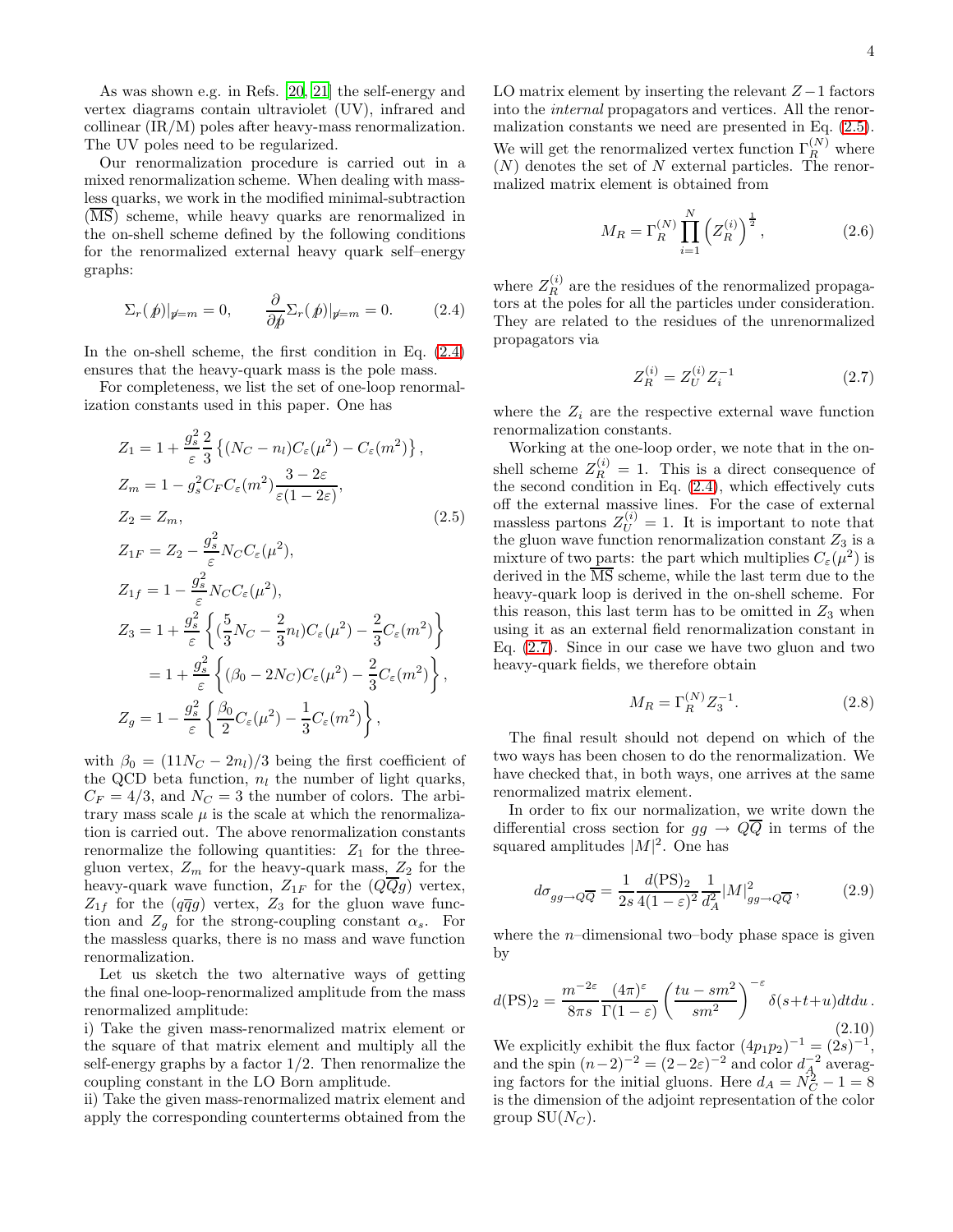

FIG. 3: The t-channel one-loop graphs contributing to the gluon fusion amplitude. Loops with dotted lines represent the gluon,

#### <span id="page-4-0"></span>III. LEADING AND NEXT-TO-LEADING ORDER RESULTS

<span id="page-4-2"></span>ghost, and light and heavy quarks.

At LO for  $gg \to Q\overline{Q}$ , we shall use a representation which differs from the one given in Refs. [\[20](#page-15-15), [21\]](#page-15-16). First note that there are only two independent color structures for this subprocess. The s-channel matrix element is a sum of two parts, each of which are proportional to one of the two independent color structures. We combine terms with the same color structures of the three (e.g. s,  $t$  and  $u$ ) production channels. Finally, we remove the heavy-antiquark momentum  $p_4$  using energy-momentum conservation and use on-shell conditions for the gluons  $(p_1 \cdot \epsilon_1 = 0 \text{ and } p_2 \cdot \epsilon_2 = 0)$  and the heavy quark  $(\bar{u}_3 \hat{p}_3 =$  $\bar{u}_3m$ ). We then obtain the two color-linked LO matrix elements

<span id="page-4-3"></span>
$$
M_{\text{LO,t}} = iT_b T_a \hat{M}/t, \qquad M_{\text{LO,u}} = iT_a T_b \hat{M}/u, \qquad (3.1)
$$

with

$$
s\hat{M} = \gamma^{\mu} \hat{p}_1 \gamma^{\nu} s + 2\gamma^{\mu} p_1^{\nu} t - 2\gamma^{\nu} p_2^{\mu} t - 2\gamma^{\nu} p_3^{\mu} s - 2\hat{p}_1 g^{\mu \nu} t. \tag{3.2}
$$

It can be verified that the function  $\hat{M}$  is  $t \leftrightarrow u$  symmetric, and consequently the color-linked Born amplitudes  $M_{\text{LO,t}}$ and  $M_{\text{LO},u}$  turn into one another under  $t \leftrightarrow u$ .

We then square the full Born matrix element  $M_{\text{LO,t}} +$  $M_{\text{LO},u}$  and do the spin and color sums to obtain the LO amplitude

<span id="page-4-1"></span>
$$
|M|_{\text{LO}}^2 = \frac{d_A}{2} \left( C_F \frac{s^2}{tu} - N_C \right) |\hat{M}|^2 \equiv B,
$$
 (3.3)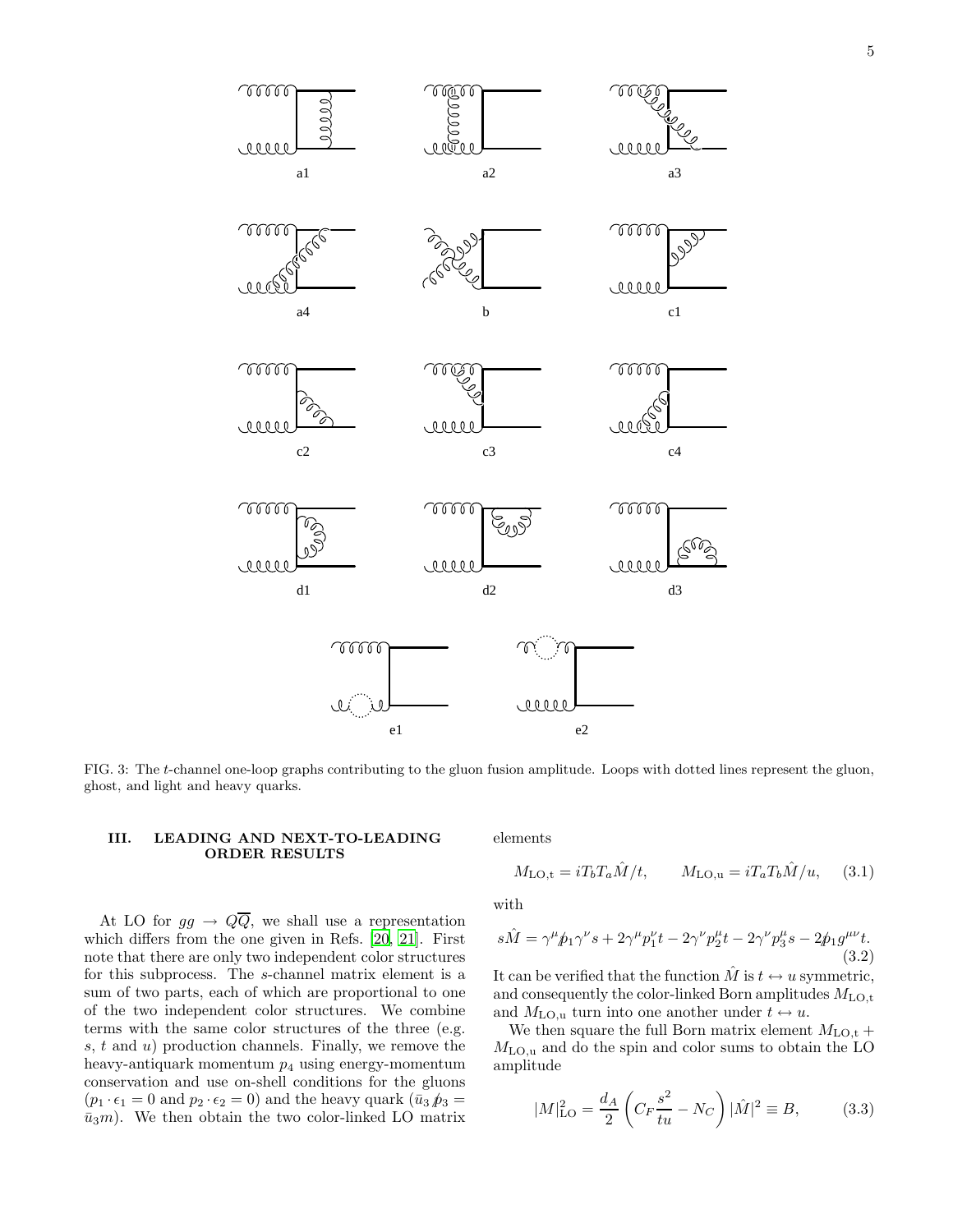

<span id="page-5-0"></span>FIG. 4: The s-channel one-loop graphs contributing to the gluon fusion amplitude. Loops with the dotted lines as in g1, h, j1 and j2 represent the gluon, ghost, and light and heavy quarks. The four-gluon coupling contribution appears in g2.

where we have factored out a color-reduced Born term  $|\hat{M}|^2$ , which reads

<span id="page-5-1"></span>
$$
|\hat{M}|^2 = 8\left\{\frac{t^2 + u^2}{s^2} + 4\frac{m^2}{s} - 4\frac{m^4}{tu} - \varepsilon 2(1 - \frac{tu}{s^2}) + \varepsilon^2\right\} \equiv \hat{B}.
$$
 (3.4)

The expression in Eq. [\(3.3\)](#page-4-1) for the LO amplitude agrees with the well-known result in  $n$  dimensions (see e.g. Ref. [\[2\]](#page-14-1)). Note that, by using the precription of Ref. [\[23](#page-15-18)], we were able to avoid the introduction of ghost contributions which would otherwise arise from the square of the right-most three-gluon coupling amplitude in Fig. [2.](#page-2-1) In our case the precription of Ref. [\[23\]](#page-15-18) consists in the use of on-shell conditions for external gluons, i.e.  $p_1 \cdot \epsilon_1 = 0$  and  $p_2 \cdot \epsilon_2 = 0$ , and the exclusion of the heavy-antiquark momentum via  $p_4 = p_1 + p_2 - p_3$ . When squaring amplitudes, we sum over the two helicities of the gluons using the Feynman gauge, i.e. we use

$$
\sum_{\lambda = \pm 1} \epsilon^{\mu}(\lambda) \epsilon^{\nu}(\lambda) = -g^{\mu \nu}.
$$
 (3.5)

The use of the framework set up in Ref. [\[23](#page-15-18)] has the advantage in the non-Abelian case that one can omit ghost contributions when squaring the amplitudes. Using the above on-shell conditions already at the amplitude level means that one takes full advantage of the gauge invariance of the problem when squaring the amplitudes. Thus, in general, the results for the different channels will not be identical to the ones which would be obtained using 't Hooft-Feynman gauge throughout.

Folding the one-loop matrix elements (see Figs. [3](#page-4-2) and [4\)](#page-5-0) with the LO Born term (see Fig. [2\)](#page-2-1) one obtains the virtual part of the NLO result.

As concerns the one-loop matrix elements, we shall use the one-loop matrix elements of Refs. [\[20](#page-15-15), [21\]](#page-15-16) to compute the virtual NLO contribution up to  $\mathcal{O}(\varepsilon^2)$  in terms of the coefficient functions [\(1.1\)](#page-2-3) of the scalar master integrals. However, in Ref. [\[20\]](#page-15-15), where expressions for the NLO matrix elements up to  $\mathcal{O}(\varepsilon^0)$  are given, the values for the scalar coefficient functions in terms of logarithms and dilogarithms are substituted directly. Therefore, we had to recalculate the corresponding expressions from Ref. [\[20\]](#page-15-15) for the matrix elements in order to have a uniform result in terms of scalar coefficient functions. This has allowed us to retrieve and use relations between coefficients of the scalar coefficient functions in the result for different orders of the Laurent series expansion in  $\varepsilon$ . We will comment on these relations later on.

We also mention that we had to regroup and rearrange various terms in the one-loop amplitudes from Refs. [\[20,](#page-15-15) [21\]](#page-15-16) according to the three independent color structures in order to bring the pole terms into agreement with the form suggested in Ref. [\[24](#page-15-19)]. In the gluon fusion case treated here, there are three independent color structures in the one-loop amplitudes, e.g.  $T^b T^a, T^a T^b$ and  $\delta^{ab}$ . As in the LO case, one also has to exclude the heavy-antiquark momentum  $p_4$  from the one-loop amplitude expressions. As a result of the above two steps, the pole terms of our new matrix elements became proportional to the LO color-linked amplitudes [\(3.1\)](#page-4-3). In all our subsequent calculations, we shall use only these matrix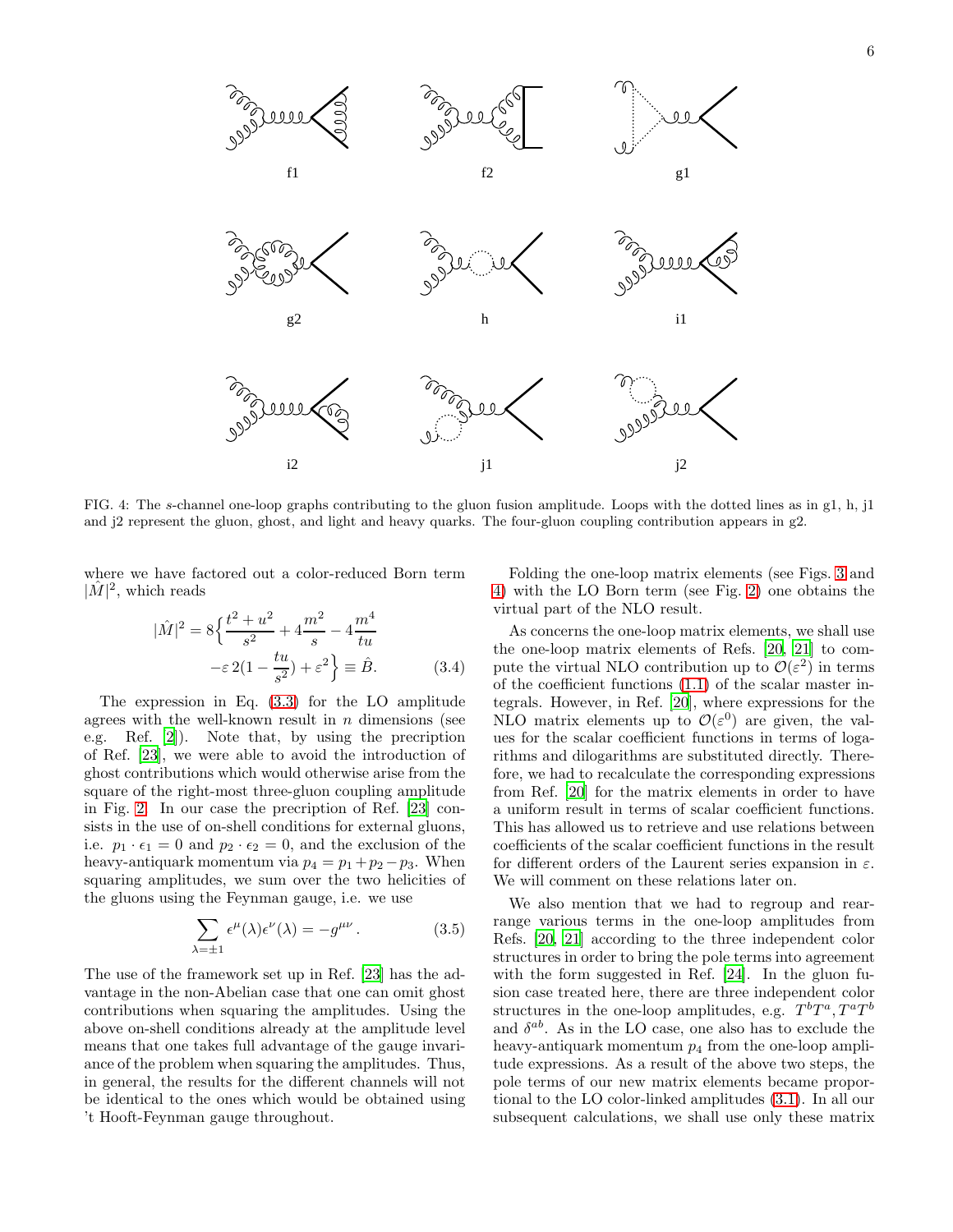elements.

Although the NLO virtual corrections to heavy-flavor hadroproduction were calculated before for the  $qq \rightarrow Q\bar{Q}$ case, one cannot find explicit results for this subprocess in the literature. We have therefore recalculated the virtual NLO contribution to gg fusion. In fact, we have calculated the virtual NLO results up to  $\mathcal{O}(\varepsilon^2)$ . As it turns out, use of the expressions for the NLO virtual  $\mathcal{O}(\varepsilon^1)$ and  $\mathcal{O}(\varepsilon^2)$ -contributions considerably simplify the presentation of the corresponding NNLO results in as much as they appear as important building blocks in the NNLO results.

Next we fold the pole, finite,  $\mathcal{O}(\varepsilon^1)$  and  $\mathcal{O}(\varepsilon^2)$  terms of our NLO matrix element with the LO matrix element. In dimensional regularization, the trace evaluation in  $n = 4 - 2\varepsilon$  dimensions will lead to terms of order  $\mathcal{O}(\varepsilon^1)$  and  $\mathcal{O}(\varepsilon^2)$  when multiplied with the pole and finite terms, as well as to the terms of  $\mathcal{O}(\varepsilon^3)$  and  $\mathcal{O}(\varepsilon^4)$ when multiplied with the  $\mathcal{O}(\varepsilon^1)$  and  $\mathcal{O}(\varepsilon^2)$  terms of the squared amplitude, respectively. In the following we will disregard terms of  $\mathcal{O}(\varepsilon^3)$  and  $\mathcal{O}(\varepsilon^4)$  as they do not contribute to the finite part of the NNLO result.

Before presenting our result for the NLO matrix element, we would like to comment on its color structure. We have decomposed our matrix elements according to the following three independent color structures:

<span id="page-6-3"></span>
$$
\delta^{ab} \operatorname{Tr}(T^a T^b) = \frac{d_A}{2},\tag{3.6}
$$

$$
\operatorname{Tr}(T^b T^a) \operatorname{Tr}(T^b T^a) = \frac{d_A}{2} C_F,
$$

$$
\operatorname{Tr}(T^b T^a) \operatorname{Tr}(T^a T^b) = \frac{d_A}{2} (C_F - \frac{N_C}{2}).
$$

At NLO, the final spin and color summed matrix element can be written as a sum of five terms:

<span id="page-6-0"></span>
$$
|M|_{\text{Loop}\times\text{Born}}^2 = g_s^2 \sqrt{\mathcal{C}} \text{ Re} \left[ \frac{1}{\varepsilon^2} W^{(-2)}(\varepsilon) + \frac{1}{\varepsilon} W^{(-1)}(\varepsilon) + W^{(0)}(\varepsilon) + \varepsilon W^{(1)}(\varepsilon) + \varepsilon^2 W^{(2)}(\varepsilon) \right],\tag{3.7}
$$

where  $\mathcal C$  has been defined in Eq. [\(2.3\)](#page-2-4). The notation  $|M|^2_{\text{Loop} \times \text{Born}}$  means that one is retaining only the  $\mathcal{O}(\alpha_s^3)$ part of  $|M|^2$ .

The first two coefficient functions in Eq. [\(3.7\)](#page-6-0) have a rather simple structure:

<span id="page-6-4"></span>
$$
W^{(-2)}(\varepsilon) = -4N_C B,
$$
\n(3.8)  
\n
$$
W^{(-1)}(\varepsilon) = d_A \hat{B} \left( \frac{s^2}{tu} f_\delta + (C_F - \frac{N_C}{2}) (f_t + f_u) + C_F \frac{u}{t} f_t + C_F \frac{t}{u} f_u \right),
$$
\n(3.8)

where B and  $\hat{B}$  are the LO terms defined in Eqs. [\(3.3\)](#page-4-1) and [\(3.4\)](#page-5-1). We have also introduced new functions

<span id="page-6-5"></span>
$$
f_{\delta} = \frac{1}{2} \ln \frac{s}{m^2} + \frac{t}{s} \ln \frac{-t}{m^2} + \frac{u}{s} \ln \frac{-u}{m^2} + \frac{2m^2 - s}{2s\beta} \ln x,
$$

$$
f_t = N_C \ln \frac{s}{m^2} + 2N_C \ln \frac{-t}{m^2} - 2C_F - \beta_0
$$

$$
+ (2C_F - N_C) \frac{2m^2 - s}{s\beta} \ln x,
$$

$$
f_u = f_t|_{t \to u}, \tag{3.9}
$$

where  $\beta = \sqrt{1 - 4m^2/s}$  is the heavy-quark velocity and  $\beta_0$  is defined after Eq. [\(2.5\)](#page-3-1).

One should keep in mind that the overall Born term factors B and  $\hat{B}$  contain terms multiplied by  $\varepsilon$  and  $\varepsilon^2$ . Therefore, if the expressions for B and  $\hat{B}$ , given in Eqs. [\(3.3\)](#page-4-1) and [\(3.4\)](#page-5-1), are substituted in  $W^{(-2)}$  and  $W^{(-1)}$ , we will obtain additional  $\mathcal{O}(\varepsilon^{-1})$  and finite terms from the first two terms of Eq. [\(3.7\)](#page-6-0).

The third term in Eq. [\(3.7\)](#page-6-0) reads

<span id="page-6-2"></span>
$$
W^{(0)}(\varepsilon) \equiv F_{\rm NLO}^{(0)} ,\qquad (3.10)
$$

where we have constructed the following generic functions

<span id="page-6-6"></span>
$$
F_{\rm NLO}^{(j)} = \mathcal{W}_1^{(j)} + \mathcal{W}_2^{(j)},\tag{3.11}
$$

with

<span id="page-6-7"></span>
$$
\mathcal{W}_1^{(j)} = -\frac{d_A}{2} \left[ \frac{s}{tu} F_1^{(j)} + \left\{ \frac{1}{u} \left( \frac{s}{t} C_F + \frac{N_C}{2} \right) (F_2^{(j)} + F_3^{(j)}) \right.\right. \\
\left. + (t \leftrightarrow u) \right\} \right],
$$
\n
$$
\mathcal{W}_2^{(j)} = -\frac{2B\beta_0}{(1+j)!} \ln^{1+j} \frac{m^2}{\mu^2}.
$$
\n(3.12)

The three functions  $F_1, F_2$  and  $F_3$  are defined as follows:

<span id="page-6-1"></span>
$$
F_1^{(j)} = \sum_I (a_I + \varepsilon a_I^{(\varepsilon)} + \varepsilon^2 a_I^{(\varepsilon^2)}) I^{(j)},
$$
  
with 
$$
I^{(j)} = \{B_2, B_5, C_1, C_2, C_{2u}, C_3, C_{3u}, C_4, C_5, C_6,
$$

$$
D_1, D_{1u}, D_2, D_{2u}, D_3\}^{(j)};
$$

$$
F_2^{(j)} = \sum_I (b_I + \varepsilon b_I^{(\varepsilon)}) I^{(j)},\tag{3.13}
$$

with  $^{(j)} = \{1, B_2, B_5, C_1, C_4, C_5, C_6\}^{(j)};$ 

$$
F_3^{(j)} = \sum_I (c_I + \varepsilon c_I^{(\varepsilon)} + \varepsilon^2 c_I^{(\varepsilon^2)}) I^{(j)},
$$
  
with 
$$
I^{(j)} = \{1, B_1, B_2, B_5, C_1, C_2, C_3, C_4, C_5, C_6,
$$

$$
D_1, D_2\}^{(j)}.
$$

For  $I = 1$  one has  $I^{(j)} \equiv 1$ , otherwise  $I^{(j)} \equiv B_1^{(j)}$ ,  $C_2^{(j)}$ etc. In other words, the summation index I runs over the scalar integral coefficient functions, while the coefficient functions  $a_I, a_I^{(\varepsilon)}, a_I^{(\varepsilon^2)}$  etc. denote the explicit dependence on  $s, t$  and  $m^2$ . These coefficient functions are presented in Appendix A. Note that index  $i$  takes the same value for all these coefficient functions throughout as in Eqs. [\(3.13\)](#page-6-1) as well as in similar equations that will follow.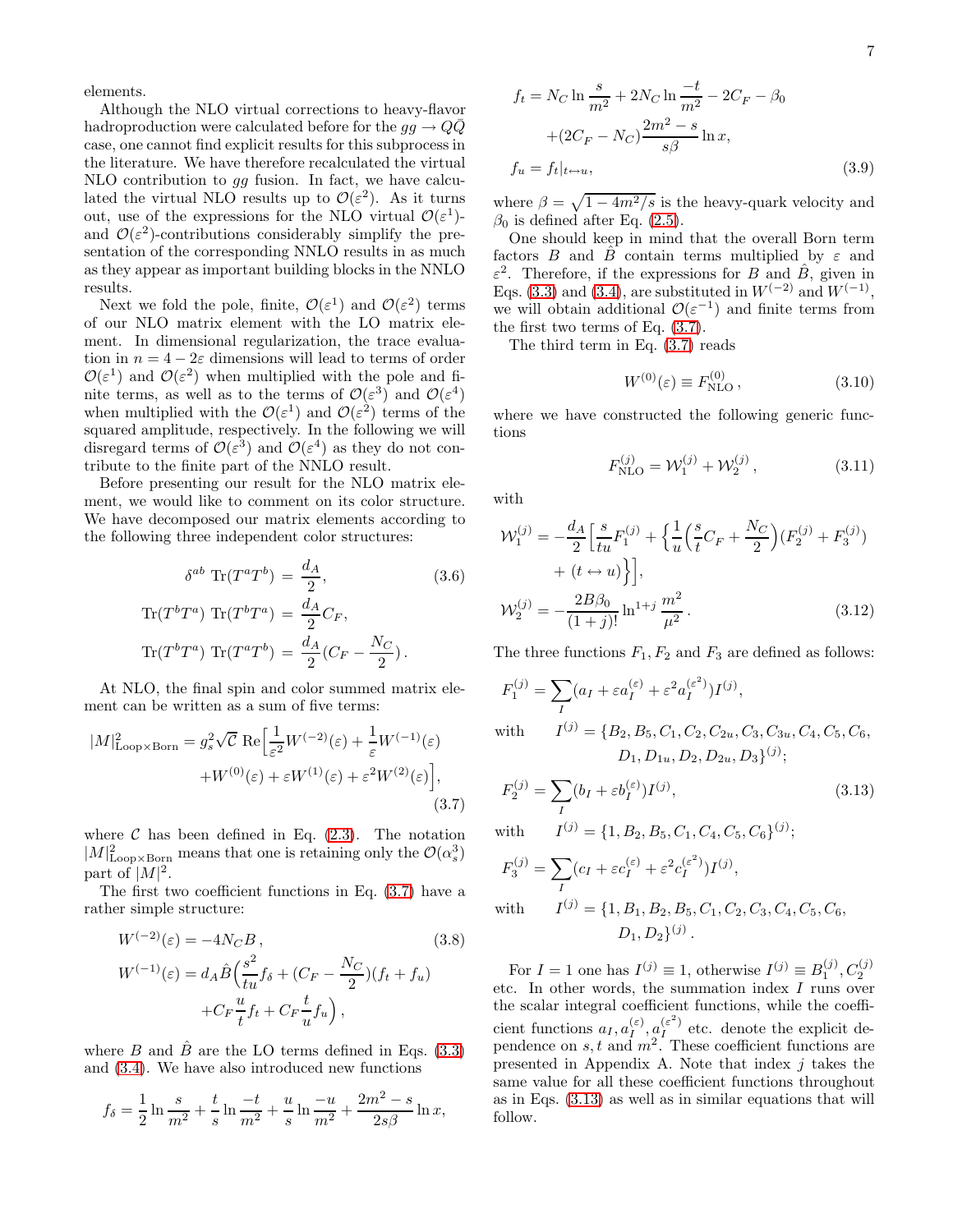The additional subscript "u" in some of the scalar coefficient functions in the expression for  $F_1^{(j)}$  (such as  $C_{2u}^{(j)}$ ) is to be understood as an operational definition prescribing a  $(t \leftrightarrow u)$  interchange in the argument of that function, i.e.  $C_{2u}^{(0)} = C_2^{(0)}|_{t \leftrightarrow u}$  etc.

Note that  $W_2^{(j)}$  is only contributed to by the renormalization procedure. Of course, all the remaining  $\mathcal{O}(\varepsilon)$ terms (e.g.  $W^{(1)}(\varepsilon)$  and  $W^{(2)}(\varepsilon)$ , as well as those coming from  $W^{(-1)}(\varepsilon)/\varepsilon$  and  $W^{(0)}(\varepsilon)$  should be disregarded in the NLO final result in Eq. [\(3.7\)](#page-6-0). It is important to note that  $F_{\text{NLO}}^{(0)}|_{\epsilon=0}$  is not formally the full finite part of the NLO result in dimensional regularization, but it results from folding the finite part of our original NLO matrix element with the LO one. Another part of the finite result comes from the first two terms in Eq. [\(3.7\)](#page-6-0), as mentioned before Eq. [\(3.10\)](#page-6-2). However, one should realize that the first two terms in Eq. [\(3.7\)](#page-6-0) would be cancelled with the corresponding parts from the real bremsstrahlung dia-grams. Given the overall factor Eq. [\(1.2\)](#page-2-2) the term  $F_{\rm NL}^{(0)}$ NLO evaluated for  $\varepsilon = 0$  represents the finite part of the virtual one-loop NLO result.

Our  $\mathcal{O}(\varepsilon^{-2})$ ,  $\mathcal{O}(\varepsilon^{-1})$  and  $\mathcal{O}(\varepsilon^{0})$  NLO results in Eq. [\(3.7\)](#page-6-0) were analytically compared with the corresponding results obtained in Ref. [\[1\]](#page-14-0) which were kindly provided to us in a Schoonschip format by the authors [\[25\]](#page-15-20). We obtained complete agreement.

The fourth term in Eq. [\(3.7\)](#page-6-0) is a result of folding the  $\mathcal{O}(\varepsilon)$  term of the matrix element with the Born term. Due to the n-dimensional traces, one also obtains terms of  $\mathcal{O}(\varepsilon^2)$  and  $\mathcal{O}(\varepsilon^3)$ . As mentioned before, we will only retain terms of  $\mathcal{O}(\varepsilon)$  and  $\mathcal{O}(\varepsilon^2)$ . We have

<span id="page-7-1"></span>
$$
W^{(1)}(\varepsilon) = F_{\text{NLO}}^{(1)} + F_{\text{NLO},\varepsilon}^{(0)},
$$
\n(3.14)

where

$$
F_{\text{NLO},\varepsilon}^{(j)} = d_A \Big[ F_4^{(j)} - \Big\{ \Big( C_F + \frac{N_C}{2} \frac{t}{s} \Big) (F_5^{(j)} + C_F F_6^{(j)} + N_C F_7^{(j)}) + (t \leftrightarrow u) \Big\} \Big].
$$
\n(3.15)

Here

<span id="page-7-4"></span>
$$
F_4^{(j)} = \sum_I (d_I^{(\varepsilon)} + \varepsilon d_I^{(\varepsilon^2)}) I^{(j)},
$$
  
with 
$$
I^{(j)} = \{B_2, B_5, C_1, C_2, C_{2u}, C_3, C_{3u}, C_4, C_5, C_6,
$$

$$
D_1, D_{1u}, D_2, D_{2u}, D_3\}^{(j)};
$$

$$
F_5^{(j)} = \sum_{I} (e_I^{(\varepsilon)} + \varepsilon e_I^{(\varepsilon^2)}) I^{(j)},
$$
  
\nwith 
$$
I^{(j)} = \{1, B_2, B_5, C_5\}^{(j)};
$$
  
\n
$$
F_6^{(j)} = \sum_{I} (g_I^{(\varepsilon)} + \varepsilon g_I^{(\varepsilon^2)}) I^{(j)},
$$
  
\nwith 
$$
I^{(j)} = \{1, B_1, B_2, C_2, C_5, C_6, D_1\}^{(j)};
$$
  
\n
$$
F_7^{(j)} = \sum_{I} (h_I^{(\varepsilon)} + \varepsilon h_I^{(\varepsilon^2)}) I^{(j)},
$$
\n(3.16)

with 
$$
I^{(j)} = \{1, B_1, B_2, B_5, C_1, C_2, C_3, C_4, C_5, C_6,
$$
  
 $D_1, D_2\}^{(j)}$ .

The coefficients  $d_I, e_I, g_I, h_I$  are presented in Appendix B. Note that the first term in Eq. [\(3.14\)](#page-7-1) in nothing but the NLO term of Eq. [\(3.10\)](#page-6-2) with indices of the coefficient functions of the scalar master integrals and the power of the logarithm that multiplies  $\beta_0$  shifted upword by one.

The last term in Eq.  $(3.7)$  is a result of folding the  $\mathcal{O}(\varepsilon^2)$  term of the matrix element with the Born term. Due to the  $n$ -dimensional traces, one also obtains terms of  $\mathcal{O}(\varepsilon^3)$  and  $\mathcal{O}(\varepsilon^4)$ , which are omitted as before. For the  $\mathcal{O}(\varepsilon^2)$  terms we obtain:

<span id="page-7-3"></span>
$$
W^{(2)}(\varepsilon) = F_{\text{NLO}}^{(2)} + F_{\text{NLO},\varepsilon}^{(1)} + F_{\text{NLO},\varepsilon^2}^{(0)} ,\qquad (3.17)
$$

where

$$
F_{\rm NLO,\varepsilon^2}^{(j)} = d_A \Big[ F_8^{(j)} - \Big\{ \Big( C_F + \frac{N_C}{2} \frac{t}{s} \Big) (F_9^{(j)} + C_F F_{10}^{(j)} + N_C F_{11}^{(j)}) + (t \leftrightarrow u) \Big\} \Big].
$$
 (3.18)

Here

<span id="page-7-5"></span>
$$
F_8^{(j)} = \sum_I k_I^{(\varepsilon^2)} I^{(j)},
$$
  
with 
$$
I^{(j)} = \{C_1, C_2, C_{2u}, C_3, C_{3u}, C_4, C_5, C_6, D_1, D_{1u}, D_2, D_{2u}, D_3\}^{(j)};
$$

$$
F_9^{(j)} = \sum_I l_I^{(\varepsilon^2)} I^{(j)},
$$
  
with 
$$
I^{(j)} = \{1, B_2, B_5, C_5\}^{(j)};
$$

$$
F_{10}^{(j)} = \sum_I m_I^{(\varepsilon^2)} I^{(j)},
$$
(3.19)

with  $^{(j)} = \{1, C_2, C_5, C_6, D_1\}^{(j)};$ 

$$
F_{11}^{(j)} = \sum_{I} n_I^{(\varepsilon^2)} I^{(j)},
$$
  
with 
$$
I^{(j)} = \{1, B_5, C_1, C_2, C_3, C_4, C_5, C_6, D_1, D_2\}^{(j)}.
$$

The coefficients  $k_I, l_I, m_I, n_I$  are presented in Appendix C. We mention that the functions  $F_1, F_4$  and  $F_8$ are  $(t \leftrightarrow u)$  symmetric.

#### <span id="page-7-0"></span>IV. SINGULARITY STRUCTURE OF THE NNLO SQUARED AMPLITUDE

The NNLO final spin and color summed squared matrix element can be written down as a sum of five terms:

<span id="page-7-2"></span>
$$
\frac{1}{\mathcal{C}}|M|_{\mathrm{Loop}\times\mathrm{Loop}}^2 = \mathrm{Re}\Big[\frac{1}{\varepsilon^4}V^{(-4)}(\varepsilon) + \frac{1}{\varepsilon^3}V^{(-3)}(\varepsilon) \qquad (4.1) \qquad \qquad + \frac{1}{\varepsilon^2}V^{(-2)}(\varepsilon) + \frac{1}{\varepsilon}V^{(-1)}(\varepsilon) + V^{(0)}(\varepsilon)\Big],
$$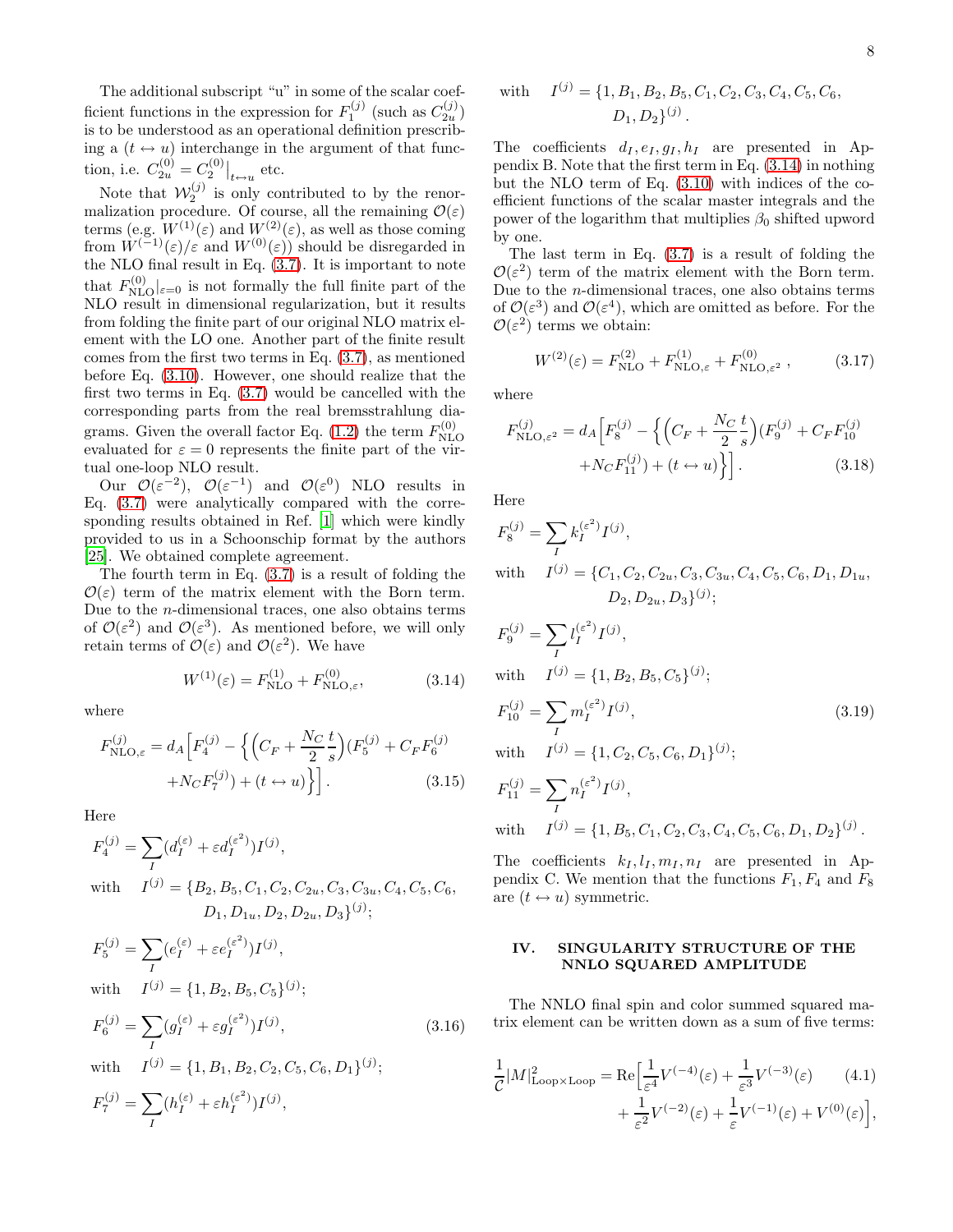where  $\mathcal C$  has been defined in Eq. [\(2.3\)](#page-2-4). Note that Eq. [\(4.1\)](#page-7-2) is not a Laurent series expansion in  $\varepsilon$  since the coefficient functions  $V^{(m)}(\varepsilon)$  are functions of  $\varepsilon$  as explicitely annoted in Eq. [\(4.1\)](#page-7-2). It is nevertheless useful to write the NNLO one-loop squared result in the form of Eq. [\(4.1\)](#page-7-2) in order to exhibit the explicit  $\varepsilon$  structures. All five coefficient functions  $V^{(m)}(\varepsilon)$  are bilinear forms in the coefficient functions that define the Laurent series expansion of the scalar master integrals [\(1.1\)](#page-2-3). Some of these coefficient functions are zero and some of them are just numbers or simple logarithms. In the latter case, we have substituted these numbers or logarithms for the coefficient functions  $V^{(m)}$  in the five terms above. This has been done for all the scalar coefficient functions that multiply poles, i.e. for scalar functions with negative subscripts  $I^{(-2)}$  and  $I^{(-1)}$ , as well as for the whole scalar functions  $A^{(i)}$ ,  $B_3^{(i)}$ and  $B_4^{(i)}$ .

We found that a significant part of the NNLO results can be expressed in terms of the  $\varepsilon$  expansion of the NLO contribution. In particular, we will need the NLO expansion up to  $\varepsilon^2$ . Therefore, in this section, we will make full use of the results derived in Sec. [III.](#page-4-0)

Before proceeding further, we note that there are no additional color structures appearing in the NNLO calculation for gg fusion in addition to the ones already presented in Eq. [\(3.6\)](#page-6-3): they are just linear combinations of the ones in the NLO case. This is in contrast to the  $q\bar{q}$  subprocess, where the NNLO color structures exhibit much higher complexity and richness [\[15\]](#page-15-10) relative to the NLO ones.

The two most singular terms in Eq. [\(4.1\)](#page-7-2) are proportional to the Born  $B$  and color-reduced Born  $\hat{B}$  terms defined in Eqs. [\(3.3\)](#page-4-1) and [\(3.4\)](#page-5-1), respectively. One has

$$
V^{(-4)}(\varepsilon) = 4N_C^2 B,
$$
\n
$$
V^{(-3)}(\varepsilon) = -2N_C W^{(-1)}(\varepsilon),
$$
\n(4.2)

where  $W^{(-1)}(\varepsilon)$  is given in Eq. [\(3.8\)](#page-6-4) and is nothing but the full coefficient of the single pole NLO result.

For the  $1/\varepsilon^2$  term we obtain

<span id="page-8-2"></span>
$$
V^{(-2)}(\varepsilon) = d_A \hat{B} \left[ \frac{s^2}{tu} |f_\delta|^2 + \frac{1}{2} C_F \left( \frac{u}{t} |f_t|^2 + \frac{t}{u} |f_u|^2 \right) -sf_s^* \left( \frac{1}{t} f_t + \frac{1}{u} f_u \right) + (C_F - \frac{N_C}{2}) f_t^* f_u \right] - 2N_C F_{\text{NLO}}^{(0)},
$$
(4.3)

where the functions  $f_{\delta}$ ,  $f_t$  and  $f_u$  above are the same as those in Eq. [\(3.9\)](#page-6-5), but now with the imaginary parts retained, i.e. one has the following replacements:

<span id="page-8-1"></span>
$$
\ln \frac{s}{m^2} \to \ln \frac{s}{m^2} - i\pi, \qquad \ln x \to \ln x + i\pi. \tag{4.4}
$$

This reflects the fact that, contrary to the NLO calculation, one has to keep the imaginary parts in the NNLO calculation as emphasized in the Introduction. It should be clear that the completion [\(4.4\)](#page-8-1) has to be done everywhere in the NNLO calculation whenever the logarithms

[\(4.4\)](#page-8-1) appear in bilinear forms multiplying complex functions.

The last term  $-2N_C F_{\text{NLO}}^{(0)}$  in Eq. [\(4.3\)](#page-8-2) is obtained from folding the  $\mathcal{O}(\varepsilon^{-2})$  singular term of the matrix element with its finite part, while the remaining parts result from folding the single poles. Note that when one substitutes the Laurent expansions for  $\hat{B}$  and  $F_{\text{NLO}}^{(0)}$  one gets additional  $1/\varepsilon$  poles and finite terms in Eq. [\(4.3\)](#page-8-2).

The structure of the fourth term in Eq. [\(4.1\)](#page-7-2) is somewhat more complicated. One has

<span id="page-8-3"></span>
$$
V^{(-1)}(\varepsilon) = \frac{\beta_0}{2N_C} \ln(\frac{m^2}{\mu^2}) V^{(-3)}(\varepsilon) + \mathcal{S}_1^{(0)} - 2N_C W^{(1)}(\varepsilon),
$$
\n(4.5)

where we have introduced new functions

$$
S_1^{(j)} = -\frac{d_A}{4} \frac{s}{tu} \Big( L_1^* F_1^{(j)} + L_2^* F_2^{(j)} + L_2^* F_3^{(j)} + (t \leftrightarrow u) \Big),\tag{4.6}
$$

with

$$
L_1 = 2f_\delta - \frac{u}{s}f_t - \frac{t}{s}f_u,
$$
  
\n
$$
L_2 = 2f_\delta - 2C_F \frac{u}{s}f_t - (2C_F - N_C)\frac{t}{s}f_u.
$$
\n(4.7)

The first two terms in Eq. [\(4.5\)](#page-8-3) arise from folding the single-pole terms in the original matrix element with its finite  $\mathcal{O}(\varepsilon^0)$  part. The last term is due to the interference of  $\mathcal{O}(\varepsilon^{-2}) \times \mathcal{O}(\varepsilon)$  terms in the original matrix element. This pole term is due to the Laurent series expansion of the original matrix element and cannot be deduced from the knowledge of the NLO terms alone. The function  $W^{(1)}(\varepsilon)$  is defined in Eq. [\(3.14\)](#page-7-1), while the functions  $F_1^{(j)}$ ,  $F_2^{(j)}$  and  $F_3^{(j)}$  are given by Eqs. [\(3.13\)](#page-6-1).

When one substitutes the Laurent expansions for  $F_1^{(0)}$ ,  $F_2^{(0)}$ ,  $F_3^{(0)}$  and  $W^{(1)}(\varepsilon)$ , one gets finite and  $\mathcal{O}(\varepsilon)$  terms in Eq. [\(4.5\)](#page-8-3). However, since we are only interested in the Laurent series expansion up to the finite term, these  $\mathcal{O}(\varepsilon)$  contributions can be omitted as before.

#### <span id="page-8-0"></span>V. STRUCTURE OF THE FINITE PART

In this section, we present the finite part of our result. In the course of our calculation, we have made full use of the results presented in Sec. [III,](#page-4-0) e.g. of our detailed study of the NLO structure of the Laurent series expansion up to  $O(\varepsilon^2)$ . As a consequence, we can present a large part of our results for the finite part in a surprisingly concise and closed form. We decompose the finite part into several pieces, as

<span id="page-8-4"></span>
$$
V^{(0)}(\varepsilon) = \text{Re}\left[V_{11}^{(0)} + V_{22}^{(0)} + V_{00}^{(0)}\right].
$$
 (5.1)

The first two terms originate from the interference of the  $\mathcal{O}(\varepsilon^{-1}) \times \mathcal{O}(\varepsilon)$  and  $\mathcal{O}(\varepsilon^{-2}) \times \mathcal{O}(\varepsilon^2)$  pieces of the initial matrix element. Each of them can be conveniently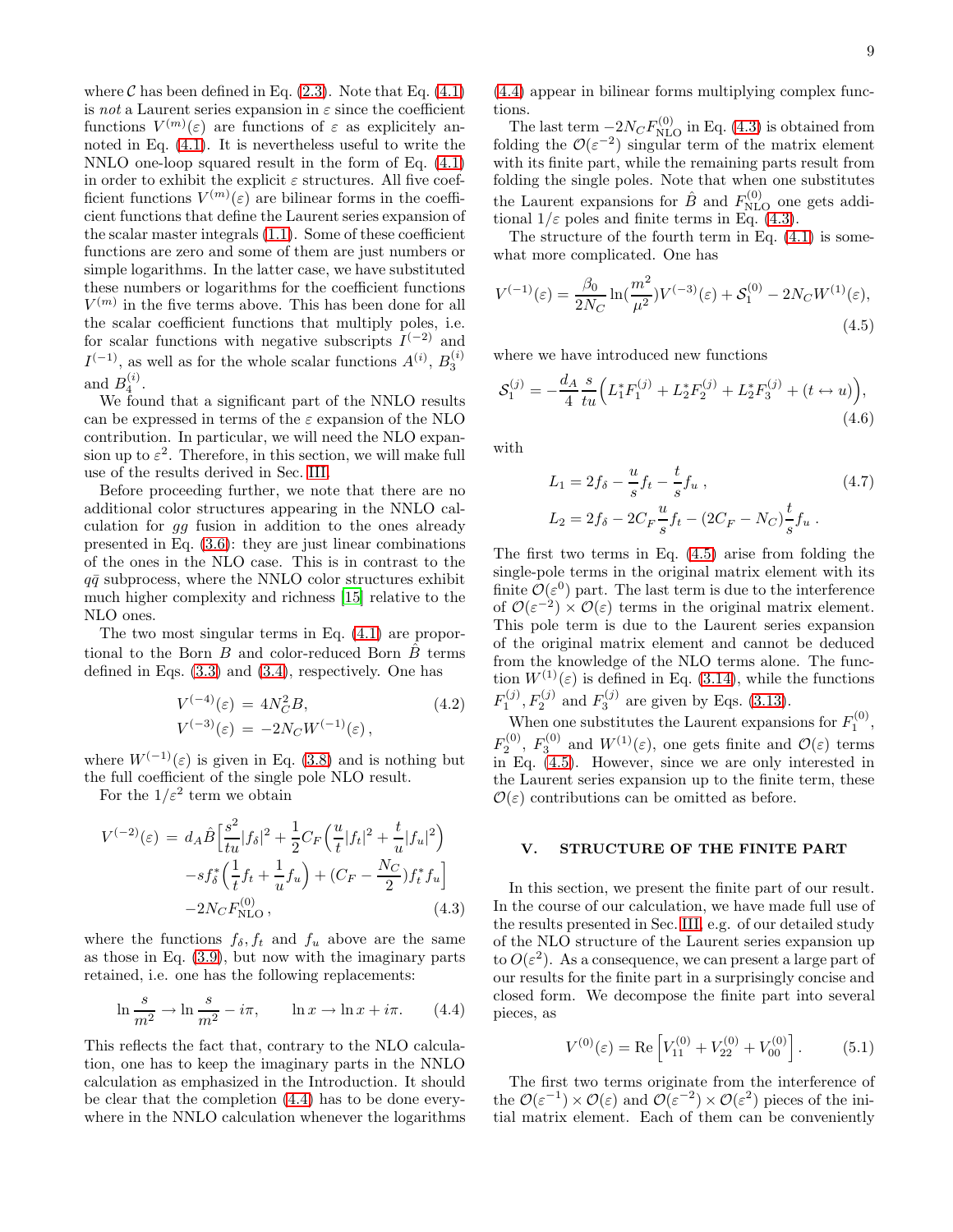presented in a very compact form:

$$
V_{11}^{(0)} = \frac{d_A}{2} \hat{B} \beta_0 \ln(\frac{m^2}{\mu^2}) \Big[ -\frac{s^2}{tu} f_\delta + \Big(\frac{s}{t} C_F + \frac{N_C}{2}\Big) f_t + \Big(\frac{s}{u} C_F + \frac{N_C}{2}\Big) f_u \Big] + \mathcal{S}_1^{(1)} + \mathcal{S}_2^{(0)},
$$
(5.2)

where we have introduced one more function

$$
\mathcal{S}_2^{(j)} = d_A \Big[ L_1^* F_4^{(j)} - \Big\{ \frac{L_2^*}{2} (F_5^{(j)} + C_F F_6^{(j)} + N_C F_7^{(j)}) + (t \leftrightarrow u) \Big\} \Big], \tag{5.3}
$$

Similarly, for the second term in Eq. [\(5.1\)](#page-8-4), we write

$$
V_{22}^{(0)} = -2N_C W^{(2)}(\varepsilon),\tag{5.4}
$$

with  $W^{(2)}(\varepsilon)$  defined in Eq. [\(3.17\)](#page-7-3). Note again that the  $\mathcal{O}(\varepsilon)$  and  $\mathcal{O}(\varepsilon^2)$  terms in the above expressions for  $V_{11}^{(0)}$ and  $V_{22}^{(0)}$  can be disregarded. We mention that the scalar coefficient functions with the superscript "2" above involve multiple polylogarithms of weight and depth 4.

We emphasize that the quasi-factorized forms of all the expressions given in this paper hold only when one retains the full  $\varepsilon$  dependence in the Born and NLO terms.

The last term in Eq. [\(5.1\)](#page-8-4) comes from the square of the  $O(\varepsilon^0)$  term of the matrix element which can be written as

<span id="page-9-1"></span>
$$
V_{00}^{(0)} = -\beta_0 \ln(\frac{m^2}{\mu^2}) \Big[ F_{\text{NLO}}^{(0)} - \frac{1}{2} W_2^{(0)} \Big] + Y \,, \tag{5.5}
$$

where  $F_{\rm NLO}^{(0)}$  and  $W_2^{(0)}$  are given in Eqs. [\(3.11\)](#page-6-6) and [\(3.12\)](#page-6-7). We found that the last term  $Y$  in Eq.  $(5.5)$  also possesses the quasi-factorization properties discovered in a recent paper [\[15](#page-15-10)]. For instance, the result can also be written down as a sum of bilinear products, where each of the factors are linear combinations of scalar integral coefficient functions multiplied by some combinations of kinematic variables. However, because of the great number of Laurent structures appearing in the original matrix element for the gg fusion subprocess, the length of the final expressions does not allow us to present the results in this paper. Also, we were not able to find the optimal way to organize the different contributions in  $Y$  as in Ref. [\[15\]](#page-15-10), as not all the powers of common numerators and denominators cancel out. Therefore, we have opted to supply the results on the finite term  $Y$  in a separate electronic file.

In the finite contribution of Eq.  $(5.1)$ , one notices the interplay of the product of powers of  $\varepsilon$  resulting from the Laurent series expansion of the scalar integrals (cf. Eq. [\(1.1\)](#page-2-3)) on the one hand and powers of  $\varepsilon$  resulting from doing the spin algebra in dimensional regularization on the other hand. For example, for the finite part one has a contribution from  $C_6^{(-1)}B_1^{(0)*}$  as well as a contribution

from  $C_6^{(-1)}B_1^{(1)*}$ . Terms of the type  $C_6^{(-1)}B_1^{(0)*}$ , where the superscripts corresponding to  $\varepsilon$  powers do not compensate, would be absent in regularization schemes where traces are effectively taken in four dimensions, i.e. in the so-called four-dimensional schemes or in dimensional reduction.

We emphasize that all our factorized results given in this paper (except for the expression for Y in Eq.  $(5.5)$ ) take up about 22 Kb of hard disk space. This has to be compared with the length of the original, untreated FORM output. The original computer output for the corresponding one-loop squared cross section of the  $gg \rightarrow$  $Q\overline{Q}$  subprocess turned out to be very long and took up about 85 MB of hard disk space. Therefore, the reduction is of the order of  $10^3-10^4$  in the present case.

As a final remark we want to emphasize that we have done two independent calculations using REDUCE [\[26](#page-15-21)] and FORM [\[27](#page-15-22)] when squaring the one–loop amplitudes. Casting the results into the compact forms presented in this paper was done with the help of the REDUCE Computer Algebra System.

#### <span id="page-9-0"></span>VI. CONCLUSIONS

We have presented analytical  $\mathcal{O}(\alpha_s^4)$  NNLO results for the one-loop squared contributions to heavy-quark pair production in the gluon-gluon fusion reaction. The corresponding result for photon-photon fusion has already been presented in Ref. [\[17\]](#page-15-12), while results for the photongluon fusion process can be obtained from Ref. [\[21](#page-15-16)] after some color factor adjustments. As concerns hadroproduction of heavy quarks, the results of the present paper, together with a recent publication on  $q\bar{q}$  production [\[15\]](#page-15-10), complete the derivation of the one-loop squared contributions to the hadroproduction of heavy quarks at NNLO with the heavy-quark mass dependence fully retained. Our results form part of the NNLO description of heavyquark pair production relevant for the NNLO analysis of ongoing experiments at the TEVATRON and the LHC.

A large part of our analytical results are presented in a very compact form. The singular contributions proportional to  $\varepsilon^{-4}, \varepsilon^{-3}$  and  $\varepsilon^{-2}$  are entirely given in terms of LO and NLO contributions, whereas the  $\varepsilon^{-1}$  contributions contain some true NNLO structure in addition to LO and NLO structures. Since the LO and NLO terms are themselves expanded in Laurent series, this implies that our singular contributions are not true (in a mathematical sense) Laurent series in  $\varepsilon$ . We believe that our representation of the singular contributions has structural advantages in as much as it will be simpler to match our singular structures onto the singular structures of the other classes of contributions. Also, our representation is convenient if one wants to convert our expressions to different regularization schemes such as DRED (see e.g. Ref. [\[28\]](#page-15-23)). If needed, our singular contributions can easily be converted into true Laurent series expansions since our expressions are very compact.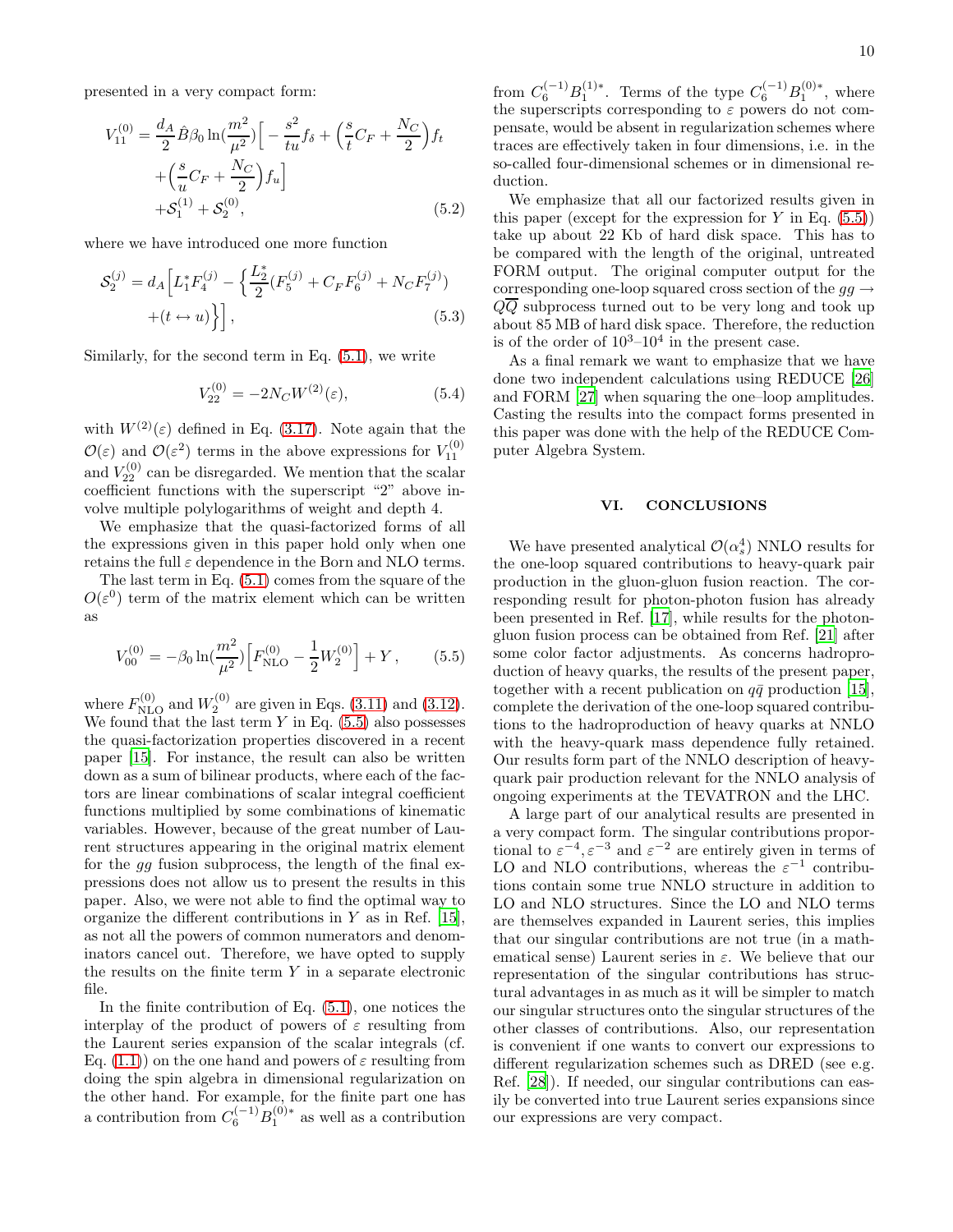11

Due to our representation of the singular parts, we obtained quasi-factorized expressions for a large part of the finite contributions. Writing our analytical results in factorized forms led to a reduction of the length of the original output by a factor of  $10^3 - 10^4$ , which will lead to a dramatic reduction of the CPU time needed in numerical evaluations.

The present paper deals with unpolarized gluons in the initial state and unpolarized heavy quarks in the final state. Since our results for the original matrix elements contain the full spin information of the process, an extension to the polarized case with polarization in the initial state and/or in the final state including spin correlations would be possible.

Analytical results in electronic format for the coefficients given in the Appendicies as well as for the term Y in Eq. [\(5.5\)](#page-9-1) are readily available [\[29\]](#page-15-24).

Note added: While finalizing our manuscript for publication, we became aware of the preprint [arXiv:0809.1355](http://arXiv.org/abs/0809.1355) by C. Anastasiou and S. Mert Aybat, who also discuss the NNLO one-loop squared gluon fusion production of heavy quark pairs.

#### Acknowledgments

We would like to thank J. Gegelia, A. Kotikov, G. Kramer and O. Veretin for useful discussions. We are very grateful to R.K. Ellis and P. Nason for swift response and for providing the electronic files of their analytical one-loop virtual NLO results. We also acknowledge helpful communications with W. Beenakker, I. Bojak, I. Schienbein, J. Smith and H. Spiesberger. Z.M. would like to thank the Particle Theory group of the Institut für Physik, Universität Mainz for hospitality, where this work has started. The work of Z.M. was supported in part by the German Research Foundation DFG through Grants No. KN 365/7-1 and No. KO 1069/11-1, and by the Georgia National Science Foundation through Grant No. GNSF/ST07/4-196. M.R. was supported by the Helmholtz Gemeinschaft HGF under Contract No. VH-NG-105.

#### APPENDIX A

First, we write down a few abbreviations that we use throughout the paper:

<span id="page-10-0"></span>
$$
\beta = \sqrt{1 - 4m^2/s}, \qquad D = m^2s - tu,
$$
  
\n
$$
z_2 = s + 2t, \qquad z_{2u} = s + 2u,
$$
  
\n
$$
z_t = 2m^2 + t, \qquad z_u = 2m^2 + u.
$$
\n(A1)

Note that  $D$  in Eq. [\(A1\)](#page-10-0) is *not* the space-time dimension.

Here we present the expressions for all the coefficients  $a_I, b_I, c_I$  appearing in Eqs. [\(3.13\)](#page-6-1):

$$
a_{B_2} = 16D/(s\beta^2) ,
$$

$$
a_{B_{5}} = -a_{B_{2}},
$$
  
\n
$$
a_{C_{1}} = 4(8m^{4} - z_{2}^{2}/s(2m^{2} - s + 2m^{2}/\beta^{2})) ,
$$
  
\n
$$
a_{C_{2}} = 8t/s(4m^{2}z_{t} + 2st + t^{2}) ,
$$
  
\n
$$
a_{C_{2u}} = a_{C_{2}}(t \leftrightarrow u) ,
$$
  
\n
$$
a_{C_{3}} = 8t/s(4m^{2}z_{t} + tz_{2}) ,
$$
  
\n
$$
a_{C_{3}} = a_{C_{3}}(t \leftrightarrow u) ,
$$
  
\n
$$
a_{C_{4}} = 4(4m^{2}s + 3s^{2} - 8tu) ,
$$
  
\n
$$
a_{C_{5}} = 4(8m^{4} - 3s^{2} + 2tu) ,
$$
  
\n
$$
a_{D_{1}} = 4(2m^{2}(2D + sz_{t}\beta^{2} - t^{2}\beta^{2}) + s^{2}t\beta^{2} + t^{3}) ,
$$
  
\n
$$
a_{D_{1}} = 4(2m^{2}(2D + sz_{t}\beta^{2} - t^{2}\beta^{2}) + s^{2}t\beta^{2} + t^{3}) ,
$$
  
\n
$$
a_{D_{1}} = a_{D_{1}}(t \leftrightarrow u) ,
$$
  
\n
$$
a_{D_{2}} = 4(8m^{2}D - stu\beta^{2} + 2t^{2}/s(t^{2} + u^{2}) ) ,
$$
  
\n
$$
a_{D_{2}} = a_{D_{2}}(t \leftrightarrow u) ,
$$
  
\n
$$
a_{D_{3}} = 8(8m^{2}D - 8m^{4}tu/s - stu\beta^{2} + 2t^{2}u^{2}/s) ;
$$
  
\n
$$
a_{B_{2}}^{(s)} = 4(2s - z_{2}^{2}/(s\beta^{2})) ,
$$
  
\n
$$
a_{D_{5}}^{(s)} = a_{D_{2}}^{(s)} ,
$$
  
\n
$$
a_{C_{1}}^{(s)} = 2(\beta^{2}(s^{3}(8m^{2} + s) - 8t^{2}u^{2})/D + 16m^{2}/s(s^{2} + tu + D/\beta^{2}) ,
$$

$$
a_{D_2}^{(\varepsilon)} = -2t(2s(s-u) + t^2(s^2 + 8tu - 8u^3/s)/D),
$$
  
\n
$$
a_{D_{2u}}^{(\varepsilon)} = a_{D_2}^{(\varepsilon)}(t \leftrightarrow u),
$$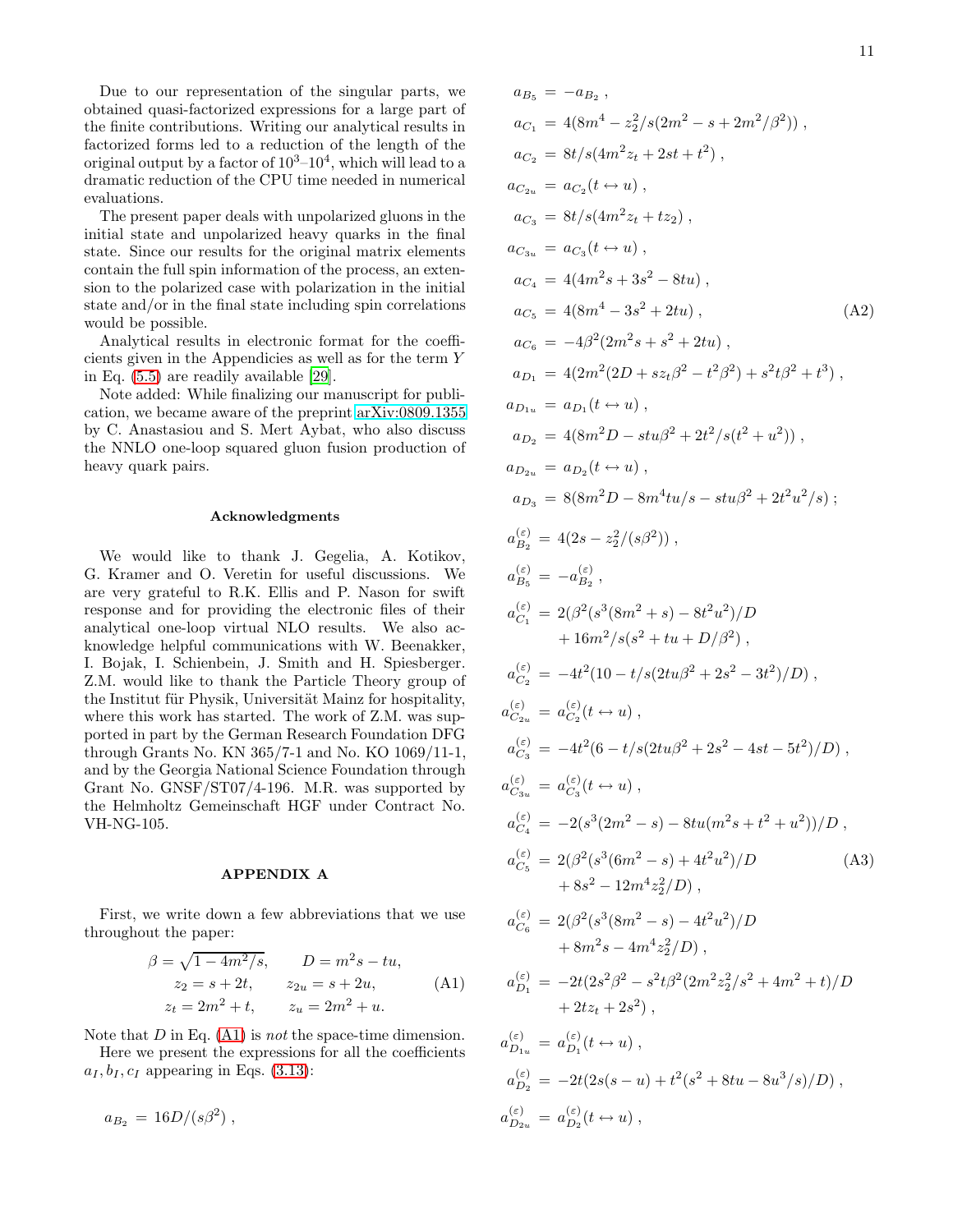$$
a_{D_3}^{(\varepsilon)} = 4tu(4s - t^2u^2/s^2(8m^2 - 7s)/D);
$$
\n
$$
b_{C_1}^{(\varepsilon)} = N_0
$$
\n
$$
a_{B_2}^{(\varepsilon^2)} = 0,
$$
\n
$$
a_{B_3}^{(\varepsilon^2)} = 0,
$$
\n
$$
b_{C_4}^{(\varepsilon^2)} = 8s(s - 2m^2z_2^2/D),
$$
\n
$$
b_{C_5}^{(\varepsilon)} = 32;
$$
\n
$$
b_{C_6}^{(\varepsilon)} = -\left( \frac{e^2}{C_1}\right) = 8s(s - 2m^2z_2^2/D),
$$
\n
$$
a_{C_2}^{(\varepsilon^2)} = -8t^2(3u/s + t(m^2 - u)/D),
$$
\n
$$
a_{C_3}^{(\varepsilon^2)} = 8t^2(2 + tu(1 - 3t/s)/D),
$$
\n
$$
a_{C_3}^{(\varepsilon^2)} = 8t^2(2 + tu(1 - 3t/s)/D),
$$
\n
$$
a_{C_4}^{(\varepsilon^2)} = -16s^2tu/D,
$$
\n
$$
a_{C_5}^{(\varepsilon^2)} = -4s(s + 2m^2z_2^2/D),
$$
\n
$$
a_{C_6}^{(\varepsilon^2)} = 4s(s - 2m^2z_2^2/D),
$$
\n
$$
a_{D_{1u}}^{(\varepsilon^2)} = 4s(s - 2m^2z_2^2/D),
$$
\n
$$
a_{D_{1u}}^{(\varepsilon^2)} = -4st(2m^2 - s + t(\beta^2tu + m^2z_2^2/s)/D),
$$
\n
$$
a_{D_{1u}}^{(\varepsilon^2)} = 4st(s - 4t^2u/D),
$$
\n
$$
a_{D_{2u}}^{(\varepsilon^2)} = 4st(s - 4t^2u/D),
$$
\n
$$
a_{D_{2u}}^{(\varepsilon^2)} = 4st(s - 4t^2u/D),
$$
\n
$$
a_{D_{2u}}^{(\varepsilon^2)} = -8tu(s + 3t^2u^2/(sD));
$$
\n

$$
b_1 = -16/3z_2/s(m^2(n_l + 1) + (2C_F - N_C)3D/(s\beta^2)
$$
  
\n
$$
- N_C(m^2 + D6(10m^2 - s)/(s^2\beta^4))) ,
$$
  
\n
$$
b_{B_2} = -8z_2/s^2(8m^4 - (2C_F - N_C)D(2 + 1/\beta^2)) ,
$$
  
\n
$$
b_{B_5} = -N_C8z_2(D(16m^2 - s)/(s\beta^4) + tu)/s^2 ,
$$
  
\n
$$
b_{C_1} = -N_C16m^2Dz_2(8m^2 + s)/(s^3\beta^4) ,
$$
  
\n
$$
b_{C_4} = N_C4z_2(D - 2tu)/s ,
$$
  
\n
$$
b_{C_5} = -32m^4z_2/s ,
$$
  
\n
$$
b_{C_6} = -(2C_F - N_C)16Dz_2(2m^2 - s)/s^2 ;
$$

$$
b_1^{(\varepsilon)} = 16/3 z_2 (tu(n_l + 1) + (2C_F - N_C)3D/\beta^2 - N_C(36m^2D/(s\beta^4) - tu(4m^2 - 7s)/(s\beta^2)))/s^2,
$$
  
\n
$$
b_{B_2}^{(\varepsilon)} = 8z_2 (8m^2tu/s + (2C_F - N_C)(2tu - D/\beta^2))/s^2,
$$
  
\n
$$
b_{B_5}^{(\varepsilon)} = N_C 8z_2 (3m^2z_2^2/(s\beta^4) - 2(D + 2m^2tu/s)/\beta^2)/s^2,
$$

$$
b_{C_1}^{(\varepsilon)} = N_C 16m^2 z_2 (3D/\beta^4 + 2tu/\beta^2)/s^2 ,
$$
  
\n
$$
b_{C_4}^{(\varepsilon)} = N_C 12tuz_2/s ,
$$
  
\n
$$
b_{C_5}^{(\varepsilon)} = 32m^2 tuz_2/s^2 ,
$$
  
\n
$$
b_{C_6}^{(\varepsilon)} = -(2C_F - N_C)16tuz_2 (2m^2 - s)/s^2 ;
$$
  
\n
$$
c_1 = 16(C_F(D\beta^2(8m^2T/t^2 + 2) - D(6z_t/t - 2 - t/s) + 2m^2(4z_t(m^2/s - 1) - m^2) - D(1 + 4t/s)/\beta^2) - N_C(D2m^2(2D + tu)/(st^2) - 2m^2 tu/s)
$$

$$
-D4m^{2}(s+4t)/(s^{2}\beta^{2})))/T ,
$$
  
\n
$$
c_{B_{1}} = 16(C_{F}(2m^{2}\beta^{2}(T-2s-D(2T+t)/t^{2})) + D(3z_{t}/t+t/s) - 2m^{2}u(2+5t/s))/T + N_{C}2D(D/s-t)/t^{2}),
$$
  
\n
$$
c_{B_{2}} = (2C_{F} - N_{C})16D/(s\beta^{2}),
$$
  
\n
$$
c_{B_{5}} = N_{C}8(-8m^{2}D/(s^{2}\beta^{2}) - t\beta^{2} + t^{2}z_{2}/s^{2}),
$$
\n(A7)

$$
c_{C_1} = N_C 8(t^3 + u^3 - 4t^2T - sD/\beta^2 - s^2\beta^2(m^2 - t))/s,
$$
  
\n
$$
c_{C_2} = -(2C_F - N_C)16(2m^2z_2(m^2s/t - z_t) + t(s^2 + t^2))/s,
$$
  
\n
$$
c_{C_3} = N_C 16t(4D/s - t\beta^2 + s),
$$
  
\n
$$
c_{C_4} = N_C 4(-s^2\beta^2 + 3z_2(m^2s - t^2)/s - 3su + 2t^2),
$$
  
\n
$$
c_{C_5} = (2C_F - N_C)8(2T(2m^2 + s) - u^2),
$$
  
\n
$$
c_{C_6} = -(2C_F - N_C)8(4m^2D/s - 4m^2t\beta^2 + 3tz_t - z_2^2),
$$
  
\n
$$
c_{D_1} = -(2C_F - N_C)8(m^2s^2\beta^4 - 2m^2t\beta^2(s - t) + st^2\beta^2 - t^3 - sD),
$$

$$
c_{D_2} = N_C 8(8m^2D - stu\beta^2 + 2t^2(t^2 + u^2)/s);
$$

$$
c_1^{(\varepsilon)} = 16(C_F(D(16m^2D/(st^2) - 24m^4/t^2 + 4 - t/s + 2t/(s\beta^2)) + 2m^2(4m^2 - 6t - 9t^2/s) + 4m^2t^2z_2/(s^2\beta^2))/T + N_C2(2m^4s/t^2 + t + Dz_2/(st) - D(4m^2 + 3s)/(s^2\beta^2) + tz_2/(s\beta^2))) ,
$$

$$
c_{B_1}^{(\varepsilon)} = 16(C_F(4m^4D/t^2 - 6TD/t - 2m^2D/s - tD/s - 5m^2z_t + t^2) - N_C(2m^2D^2/(st^2) + 2tD/s - m^4 + t^2))/T,
$$

$$
c_{B_2}^{(\varepsilon)} = -(2C_F - N_C)8t(2 + z_2/(s\beta^2)),
$$
\n(A8)  
\n
$$
c_{B_5}^{(\varepsilon)} = N_C8(2D/\beta^2 + 6m^2z_2/\beta^2 - 3t^2 - 2t^3/s)/s,
$$
\n
$$
c_{C_1}^{(\varepsilon)} = -N_C4(2m^2z_2^2/s - 4s^2 - 4t^2 - 4m^2(4z_t + tz_2/s)/\beta^2 + 2tuz_t(4s + 3t^2/s + u^2/s)/D
$$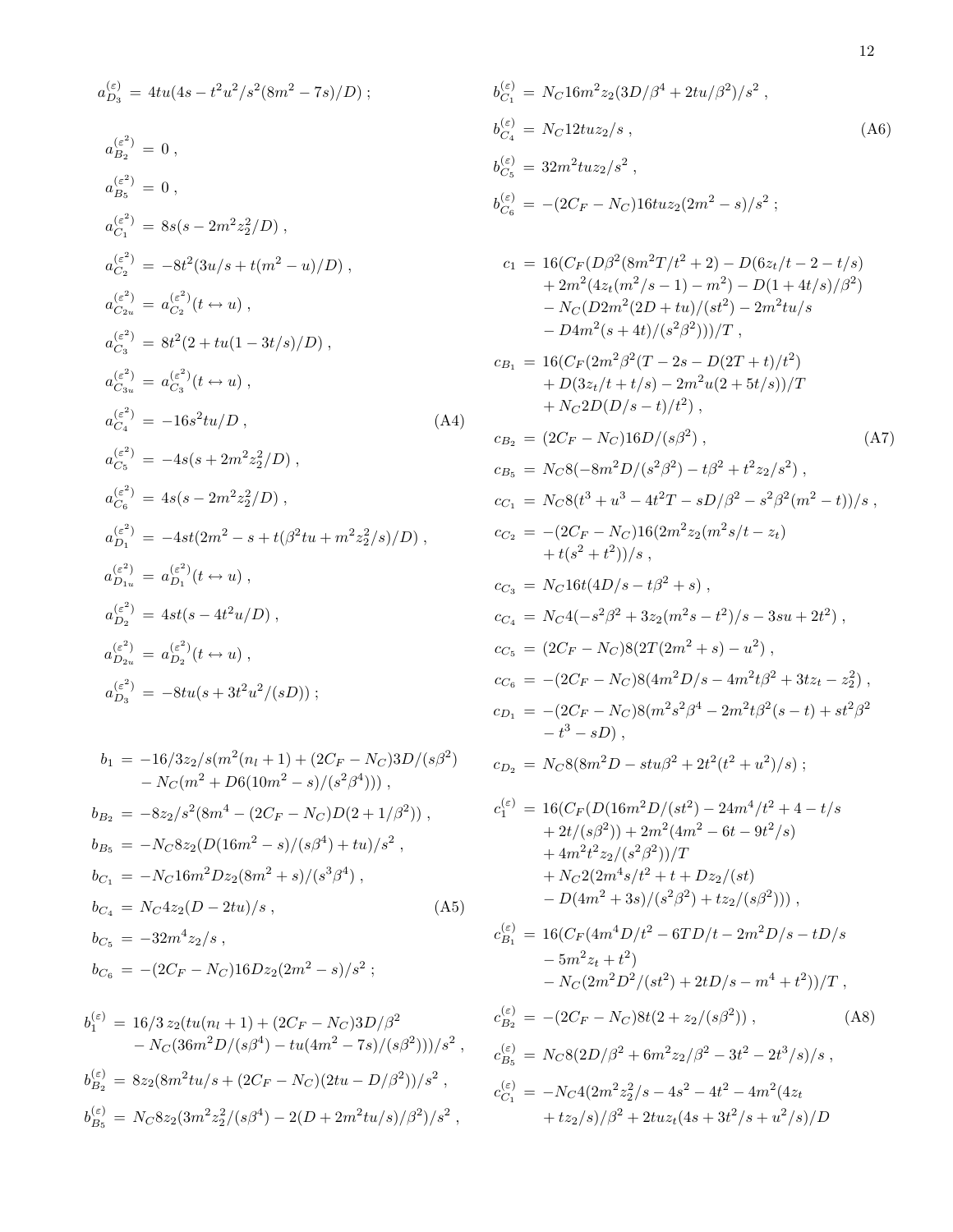$$
+ st^{2}(2t\beta^{2} - z_{2})/D),
$$
  
\n
$$
c_{C_{2}}^{(\varepsilon)} = (2C_{F} - N_{C})8(\beta^{2}t(6sD - 4m^{2}tu - st^{2})
$$
  
\n
$$
+ 2D(2m^{4}s/t - sz_{t} + Dt/s - t^{2})
$$
  
\n
$$
- 4m^{2}t^{3}z_{2}/s)/D,
$$
  
\n
$$
c_{C_{3}}^{(\varepsilon)} = -N_{C}8t^{2}(4s/t + 14 - st(4\beta^{2} - 8tT/s^{2} + 5)/D),
$$
  
\n
$$
c_{C_{4}}^{(\varepsilon)} = -N_{C}4(2s^{2} + 2t^{3}/s - 2su + m^{2}st(9s + 7t)/D
$$
  
\n
$$
- t^{4}(9 + 8t/s)/D),
$$
  
\n
$$
c_{C_{5}}^{(\varepsilon)} = -(2C_{F} - N_{C})4(2m^{2}z_{2}^{2}/s - 2t^{2}
$$
  
\n
$$
- 4s\beta^{2}(s - m^{2}tu/D) + t^{2}(8m^{2}t + s^{2})/D),
$$
  
\n
$$
c_{C_{6}}^{(\varepsilon)} = -(2C_{F} - N_{C})4st(7\beta^{2} + 2u^{2}\beta^{2}/(st) + 2s/t + 5
$$
  
\n
$$
+ \beta^{2}(2m^{2}z_{2}^{2}/s - 3st - 4t^{2})/D),
$$
  
\n
$$
c_{D_{1}}^{(\varepsilon)} = -(2C_{F} - N_{C})4st^{2}(2s\beta^{2}/t + 2s/t + 2t/s + 4m^{4}z_{2}^{2}/(s^{2}D))
$$
  
\n
$$
- \beta^{2}(6m^{2}s - 4m^{2}tu/s + st)/D),
$$
  
\n
$$
c_{D_{2}}^{(\varepsilon)} = -N_{C}4t(4s^{2} + 2st + t^{2}(z_{2}^{2} + 12tu - 8u^{3}/s)/D);
$$

$$
c_1^{(\varepsilon^2)} = -16(C_F(2m^2(6D/t + 4m^2 + t) \n-4m^2(3D + tz_2)/(s\beta^2) + D/\beta^2)/T \n-NC_2(u - 4m^2z_u/(s\beta^2))),
$$
  
\n
$$
c_{B_1}^{(\varepsilon^2)} = 16(C_Fz_t(3D/t + 2m^2)/T - N_C2m^2),
$$
  
\n
$$
c_{B_2}^{(\varepsilon^2)} = -(2C_F - N_C)32m^2z_2/(s\beta^2),
$$
  
\n
$$
c_{B_5}^{(\varepsilon^2)} = -N_C64m^2z_2/(s\beta^2),
$$
  
\n
$$
c_{C_1}^{(\varepsilon^2)} = -N_C8s(4t + 2m^2t(s + 4t + z_2^2/(s\beta^2))/D \n+ s/\beta^2),
$$
  
\n
$$
c_{C_2}^{(\varepsilon^2)} = (2C_F - N_C)16(2m^2s + tu + 2m^2t(m^2s - t^2)/D),
$$
  
\n
$$
c_{C_3}^{(\varepsilon^2)} = N_C16t(s + 2t(m^2s + tu)/D),
$$
  
\n
$$
c_{C_4}^{(\varepsilon^2)} = N_C8s(s + 2t(m^2s + tu)/D),
$$
  
\n
$$
c_{C_5}^{(\varepsilon^2)} = (2C_F - N_C)8s(u - 2m^2tz_2/D),
$$
  
\n
$$
c_{C_6}^{(\varepsilon^2)} = -(2C_F - N_C)8(2m^2z_2(m^2s - t^2)/D + su),
$$
  
\n
$$
c_{D_1}^{(\varepsilon^2)} = -(2C_F - N_C)8t(sz_u + 2m^2tz_2^2/D),
$$
  
\n
$$
c_{D_2}^{(\varepsilon^2)} = N_C8st(s - 4t^2u/D).
$$

## APPENDIX B

In this Appendix, we present the expressions for all the coefficients  $d_I, e_I, g_I, h_I$  appearing in Eq. [\(3.16\)](#page-7-4):

$$
d_{B_2}^{(\varepsilon)} = 2s(4m^2 + z_2^2/(s\beta^2))/(tu),
$$
  
\n
$$
d_{B_5}^{(\varepsilon)} = -d_{B_2}^{(\varepsilon)},
$$
  
\n
$$
d_{C_1}^{(\varepsilon)} = s(s^2\beta^2(8m^2s + s^2 + 2D) + 4s^2D - 16m^2D^2/(s\beta^2) - 8m^4z_2^2)/(tuD),
$$
  
\n
$$
d_{C_2}^{(\varepsilon)} = 2t(2u(D + m^2s) + st^2 + \kappa_d t/s)/(uD),
$$
  
\n
$$
d_{C_2}^{(\varepsilon)} = d_{C_2}^{(\varepsilon)}(t \leftrightarrow u),
$$
  
\n
$$
d_{C_3}^{(\varepsilon)} = -2t(2m^2s^2 + st^2 - \kappa_d t/s)/(uD),
$$
  
\n
$$
d_{C_3}^{(\varepsilon)} = d_{C_3}^{(\varepsilon)}(t \leftrightarrow u),
$$
  
\n
$$
d_{C_4}^{(\varepsilon)} = s^2(\kappa_d + 3sD - s^2(m^2 - s))/(tuD),
$$
  
\n
$$
d_{C_5}^{(\varepsilon)} = -s(\kappa_c + 2m^2sz_2^2)/(tuD),
$$
  
\n
$$
d_{C_6}^{(\varepsilon)} = -s\kappa_c/(tuD),
$$
  
\n
$$
d_{D_1}^{(\varepsilon)} = st(z_2 + \beta^2(\kappa_d - s^2(m^2 - t))/D)/u,
$$
  
\n
$$
d_{D_2}^{(\varepsilon)} = d_{D_1}^{(\varepsilon)}(t \leftrightarrow u),
$$
  
\n
$$
d_{D_2}^{(\varepsilon)} = st(\kappa_d + sD + s^2(m^2 - t))/(uD),
$$
  
\n
$$
d_{D_3}^{(\varepsilon)} = 2tu\kappa_d/(sD),
$$
  
\nwith  
\n
$$
\kappa_c = 4D^2 - s\beta^2(8m^2s^2 - 8m^2tu - s^3),
$$
  
\n
$$
\kappa_d = 10m^2s^2 - 8m^2tu - 3stu;
$$

$$
d_{B_2}^{(\varepsilon^2)} = -8m^2z_2^2/(stu\beta^2) ,
$$
  
\n
$$
d_{B_5}^{(\varepsilon^2)} = -d_{B_2}^{(\varepsilon^2)} ,
$$
  
\n
$$
d_{C_1}^{(\varepsilon^2)} = -s((22m^2s^2 - 16m^2tu + s^3)s\beta^2 + 4m^2sD - 16m^2D^2/(s\beta^2))/(tuD) ,
$$
  
\n
$$
d_{C_2}^{(\varepsilon^2)} = 2t(6sD + 4m^2sz_2 + t^2z_2 - \kappa_d t/s)/(uD) ,
$$
  
\n
$$
d_{C_2}^{(\varepsilon^2)} = d_{C_2}^{(\varepsilon^2)}(t \leftrightarrow u) ,
$$
  
\n
$$
d_{C_3}^{(\varepsilon^2)} = -2t(\kappa_d t/s - s(2m^2s - 2st - t^2))/(uD) ,
$$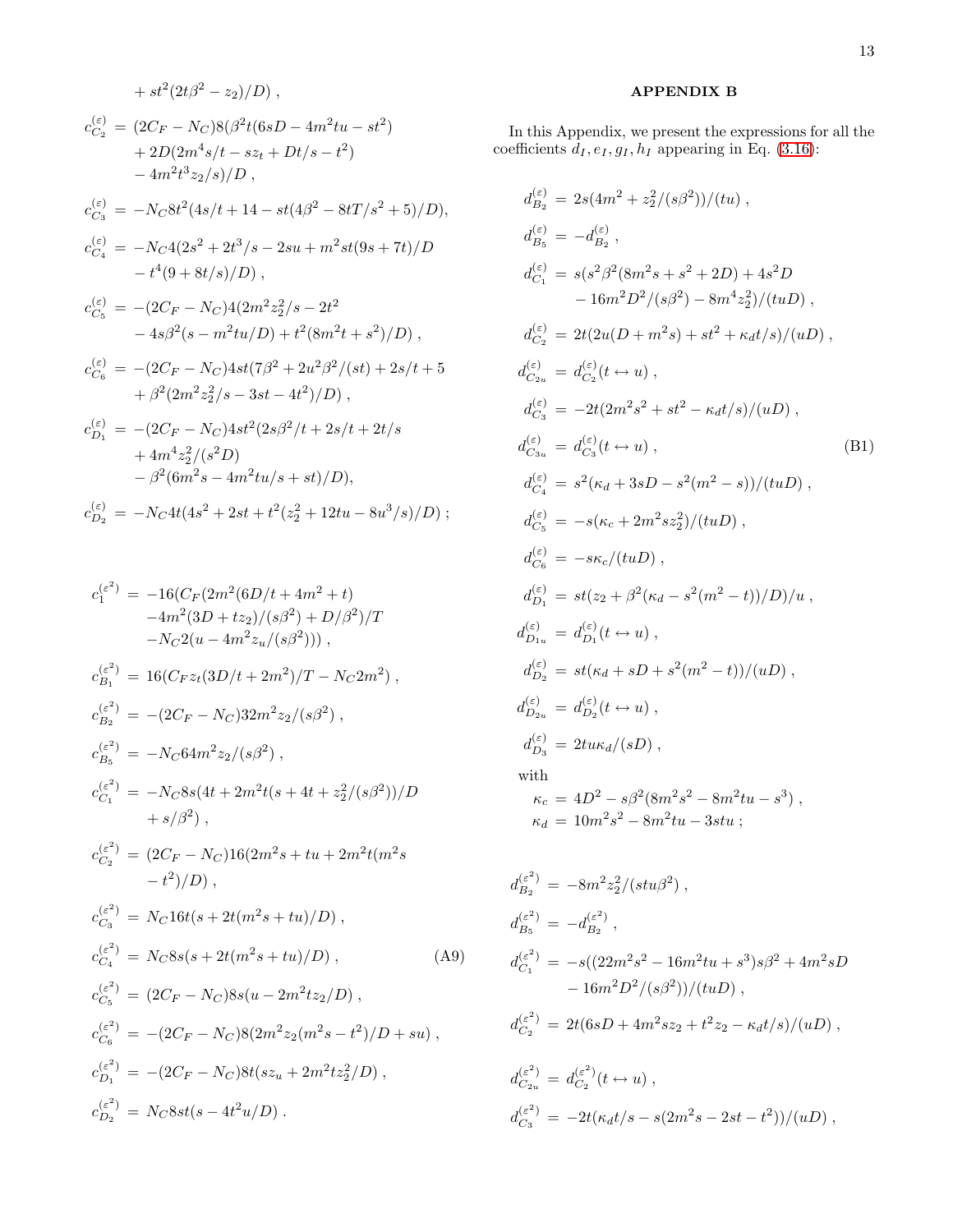$$
d_{C_{3u}}^{(\varepsilon^2)} = d_{C_3}^{(\varepsilon^2)}(t \leftrightarrow u), \qquad (B2)
$$
\n
$$
d_{C_4}^{(\varepsilon^2)} = -s^2(\kappa_d + sD + s^2(m^2 + s))/(tuD),
$$
\n
$$
d_{C_5}^{(\varepsilon^2)} = -s(\kappa_c - 2m^2s(4D + z_2^2))/(tuD),
$$
\n
$$
d_{C_6}^{(\varepsilon^2)} = -s\kappa_c/(tuD),
$$
\n
$$
d_{D_1}^{(\varepsilon^2)} = st(2uD - \beta^2(\kappa_d - 4stu - st^2))/(uD),
$$
\n
$$
d_{D_{1u}}^{(\varepsilon^2)} = d_{D_1}^{(\varepsilon^2)}(t \leftrightarrow u),
$$
\n
$$
d_{D_2}^{(\varepsilon^2)} = -st(\kappa_d + s(2m^2s - 2st - t^2))/(uD),
$$
\n
$$
d_{D_{2u}}^{(\varepsilon^2)} = d_{D_2}^{(\varepsilon^2)}(t \leftrightarrow u),
$$
\n
$$
d_{D_3}^{(\varepsilon^2)} = -2tu\kappa_d/(sD),
$$
\nwith\n
$$
\kappa_c = 4tuD + s\beta^2(18m^2s^2 - 16m^2tu - s^3),
$$
\n
$$
\kappa_d = 18m^2s^2 - 16m^2tu + stu;
$$
\n(19)

$$
e_1^{(\varepsilon)} = 2s(n_l + 1)\kappa_1\kappa_2 , \qquad e_{B_2}^{(\varepsilon)} = 3(8m^2 + s)\kappa_1\kappa_2 ,
$$
  
\n
$$
e_{B_5}^{(\varepsilon)} = 3sn_l\kappa_1\kappa_2 , \qquad e_{C_5}^{(\varepsilon)} = 18m^2s\kappa_1\kappa_2 ,
$$
  
\n
$$
e_1^{(\varepsilon^2)} = e_1^{(\varepsilon)}/\kappa_2 , \qquad e_{B_2}^{(\varepsilon^2)} = e_{B_2}^{(\varepsilon)}/\kappa_2 ,
$$
  
\n
$$
e_{B_5}^{(\varepsilon^2)} = e_{B_5}^{(\varepsilon)}/\kappa_2 , \qquad e_{C_5}^{(\varepsilon^2)} = e_{C_5}^{(\varepsilon)}/\kappa_2 ,
$$
  
\nwith

$$
\kappa_1 = 8z_2/(9s^2) ,
$$
  

$$
\kappa_2 = -m^2 s/(tu) .
$$

Next, we introduce common factors that appear in the various coefficients  $g_I$  and  $h_I$ . They are multiplied by one power of  $\varepsilon$  and read:

$$
s_{b2} = 2m^2 s - t z_2^2 / (s\beta^2),
$$
\n( B4)\n
$$
s_{c2} = t s_{c5} - 4m^2 s u D,
$$
\n
$$
s_{c5} = 2D(D + s(8m^2 + t)) + 2st\beta^2 (2m^2 u - t^2) + st^2 z_2,
$$
\n
$$
s_{c6} = D(3s\beta^2 + z_2) + \beta^2 (6m^2 s^2 - 8m^2 tu + s^2 t).
$$

For the coefficients  $g_I^{(\varepsilon)}$  $I_I^{(\varepsilon)}$ , we have

$$
g_1^{(\varepsilon)} = 8(2m^2s\beta^2(4sT^2/t + tz_t - 2tu) + D(10m^2u - 5sz_t - 2t^2) - 2m^2t(s^2 + u^2) - D^26t/(s\beta^2) - 3Dt^2z_2/(s\beta^2))/(t^2uT),
$$

$$
g_{B_1}^{(\varepsilon)} = -8(D(4m^2u - st) - t^3(2s\beta^2 + 3z_t))/(t^2uT) ,
$$
  
\n
$$
g_{B_2}^{(\varepsilon)} = -8s_{b2}/(tu) , \qquad g_{C_2}^{(\varepsilon)} = 8s_{c2}/(Dtu) ,
$$
 (B5)

$$
g_{C_5}^{(\varepsilon)} = 4ss_{c5}/(Dtu), \quad g_{C_6}^{(\varepsilon)} = 4ss_{c6}/(Du), \quad g_{D_1}^{(\varepsilon)} = -tg_{C_6}^{(\varepsilon)}.
$$

Finally, we introduce factors that are common to various coefficients  $g_I$  and  $h_I$  that are multiplied by two powers of  $\varepsilon$  :

$$
c_{b2} = 2m^2u + D,
$$
\n
$$
c_{c2} = 2D(4m^2su - tD - st(17m^2 + 3t))
$$
\n
$$
-4st^2\beta^2(2m^2u - t^2) + st^2(3sz_t + 4m^2z_2),
$$
\n
$$
c_{c5} = 2D(20m^2s - st + t^2) + 2st\beta^2(4m^2u + st - 2t^2)
$$
\n
$$
+ 5st^2z_2,
$$
\n
$$
c_{c6} = 2D(s\beta^2 - u) + \beta^2(16m^2(s^2 - tu) + s^2t).
$$
\n(B6)

For the coefficients  $g_I^{(\varepsilon^2)}$  $I^{\epsilon}$ , we have

$$
g_1^{(\varepsilon^2)} = 8(D^2 12t/(s\beta^2) + D^2 16m^2/t + D4(2sz_t - tu)
$$
  
\n
$$
- Dt(14m^2 + 3t)/\beta^2 - 2m^2(12m^2 s^2 T/t + 5t^3)
$$
  
\n
$$
- 4m^2 t^2 z_2/\beta^2)/(t^2 uT),
$$
  
\n
$$
g_{B_1}^{(\varepsilon^2)} = 8(D(4z_t/t^2 + 1/u) + 2m^2(t/u - 2))/T,
$$
  
\n
$$
g_{B_2}^{(\varepsilon^2)} = -16z_2 c_{b2}/(stu\beta^2), \qquad g_{C_2}^{(\varepsilon^2)} = 8c_{c2}/(Dtu),
$$
  
\n
$$
g_{C_5}^{(\varepsilon^2)} = -4sc_{c5}/(Dtu), \qquad g_{C_6}^{(\varepsilon^2)} = -4sc_{c6}/(Du),
$$
  
\n
$$
g_{D_1}^{(\varepsilon^2)} = -t g_{C_6}^{(\varepsilon^2)}.
$$
  
\n(B7)

For the remaining coefficients  $h_I$ , we get

$$
h_1^{(\varepsilon)} = 8(tz_2(2m^2 + D/(s\beta^2))/\beta^2 - m^2(4sD/t - 2s^2 + tz_2/9))/(t^2u),
$$
  
\n
$$
h_{B_1}^{(\varepsilon)} = -8(3m^2s + tz_2)/(tu),
$$
  
\n
$$
h_{B_2}^{(\varepsilon)} = 4s_{b2}/(tu),
$$
  
\n
$$
h_{B_5}^{(\varepsilon)} = 4(2D(8m^2t + s^2)/(s^2\beta^4) + 4/3m^2(s - u) - sz_t/\beta^2)/(tu),
$$
  
\n
$$
h_{C_1}^{(\varepsilon)} = -2s(s^2\beta^4t/D + 2s\beta^2(2m^2z_2 - tu)/D - 8m^2s^2z_t/(tD) - D6/t + 8t + 2tz_2/(s\beta^2) - D4z_t/(st\beta^4))/u,
$$
  
\n
$$
h_{C_2}^{(\varepsilon)} = -4s_{c2}/(Dtu), \qquad h_{C_3}^{(\varepsilon)} = 2t/sh_{C_4}^{(\varepsilon)},
$$
  
\n
$$
h_{C_4}^{(\varepsilon)} = 2s(8m^2u^2/D + 4s - st(8m^2 + s)/D)/u,
$$
  
\n
$$
h_{C_5}^{(\varepsilon)} = -2ss_{c5}/(Dtu), \qquad h_{C_6}^{(\varepsilon)} = -2ss_{c6}/(Du),
$$

$$
h_{D_1}^{(\varepsilon)} = -th_{C_6}^{(\varepsilon)}, \qquad h_{D_2}^{(\varepsilon)} = -th_{C_4}^{(\varepsilon)};
$$

$$
h_1^{(\varepsilon^2)} = 8(4m^4s^2/t - s^2z_t - 10/9st^2 - t^3/3 - 2/9t^4/s - Dtz_2/(s\beta^4) + t(uz_2 + 8m^2/sD)/\beta^2)/(t^2u),
$$
  
\n
$$
h_{B_1}^{(\varepsilon^2)} = 16(Dz_2 + t^2u)/(t^2u),
$$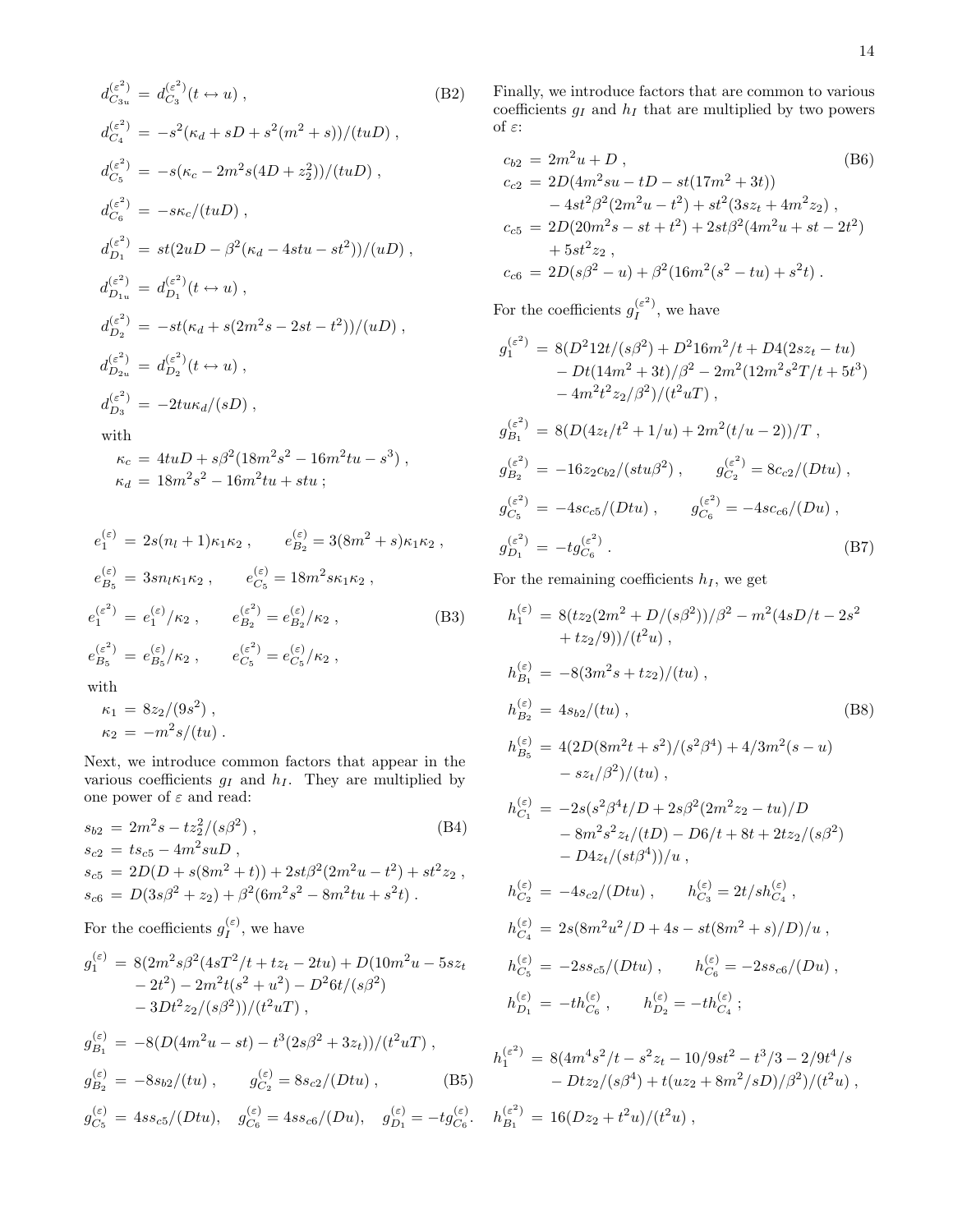$$
h_{B_2}^{(\varepsilon^2)} = 8z_2c_{b2}/(stu\beta^2), \qquad (B9)
$$
  
\n
$$
h_{B_5}^{(\varepsilon^2)} = -8z_2(4m^2D/(s^2\beta^4) + tu/(3s)
$$
  
\n
$$
-2m^2u/(s\beta^2))/(tu),
$$
  
\n
$$
h_{C_1}^{(\varepsilon^2)} = -2s(40m^2s/t + (8m^2su\beta^2 + 20m^2su + 16m^2t^2 - s^2t)/D + 2(2m^2s^2/t + 4m^2t - s^2)/(s\beta^2)
$$
  
\n
$$
+ 8m^2D/(st\beta^4) + 4m^2(1/s^2 + \beta^2/D)z_2^2/\beta^4)/u,
$$
  
\n
$$
h_{C_2}^{(\varepsilon^2)} = -4c_{c2}/(Dtu), \qquad h_{C_3}^{(\varepsilon^2)} = 2t/sh_{C_4}^{(\varepsilon^2)},
$$
  
\n
$$
h_{C_4}^{(\varepsilon^2)} = -2s(20m^2s^2 + 4stu\beta^2 + stz_2)/(Du),
$$
  
\n
$$
h_{C_5}^{(\varepsilon^2)} = 2sc_{c5}/(Dtu), \qquad h_{C_6}^{(\varepsilon^2)} = 2sc_{c6}/(Du),
$$
  
\n
$$
h_{D_1}^{(\varepsilon^2)} = -th_{C_6}^{(\varepsilon^2)}, \qquad h_{D_2}^{(\varepsilon^2)} = -th_{C_4}^{(\varepsilon^2)}.
$$

#### APPENDIX C

In this Appendix, we present the expressions for all the coefficients  $k_I, l_I, m_I, n_I$  appearing in Eq. [\(3.19\)](#page-7-5) using the following abbreviations:

$$
\kappa_{c1} = -s\beta^2 (18m^2 s^2 - s^3 + 2(2m^2 + s)z_2^2) - 8m^2 sD ,
$$
  
\n
$$
\kappa_{c6} = -s\beta^2 z_2^2 + 16sD + 6stu .
$$
 (C1)

We have:

$$
k_{C_1}^{(\varepsilon^2)} = -s\kappa_{c1}/(tuD),
$$
  
\n
$$
k_{C_2}^{(\varepsilon^2)} = 2t(\kappa_{c6}t/s + 2m^2su - s^2z_t + t^3)/(uD),
$$
  
\n
$$
k_{C_{2u}}^{(\varepsilon^2)} = k_{C_2}^{(\varepsilon^2)}(t \leftrightarrow u),
$$
  
\n
$$
k_{C_3}^{(\varepsilon^2)} = 2t^2(\kappa_{c6}/s + 2s^2 + u^2)/(uD),
$$
  
\n
$$
k_{C_{3u}}^{(\varepsilon^2)} = k_{C_3}^{(\varepsilon^2)}(t \leftrightarrow u),
$$
  
\n
$$
k_{C_4}^{(\varepsilon^2)} = s^2(\kappa_{c6} + 2s(u^2 - st))/(tuD),
$$
  
\n
$$
k_{C_5}^{(\varepsilon^2)} = -s(\kappa_{c1} - 2s^2(2D - tu\beta^2 - z_2^2))/(tuD),
$$
  
\n
$$
k_{C_6}^{(\varepsilon^2)} = s^2\beta^2\kappa_{c6}/(tuD),
$$
  
\n
$$
k_{D_1}^{(\varepsilon^2)} = st\beta^2(\kappa_{c6} - suz_2)/(uD),
$$

$$
k_{D_{1u}}^{(\varepsilon^2)} = k_{D_1}^{(\varepsilon^2)}(t \leftrightarrow u) ,
$$
  
\n
$$
k_{D_2}^{(\varepsilon^2)} = st(\kappa_{c6} + s^3 - s^2t)/(uD) ,
$$
  
\n
$$
k_{D_{2u}}^{(\varepsilon^2)} = k_{D_2}^{(\varepsilon^2)}(t \leftrightarrow u) ,
$$
  
\n
$$
k_{D_3}^{(\varepsilon^2)} = 2tu(\kappa_{c6}/s - st + u^2)/D ;
$$
  
\n
$$
l_1^{(\varepsilon^2)} = 4/3s(n_l + 1)\kappa_1\kappa_2 , \qquad l_{B_2}^{(\varepsilon^2)} = (16m^2 + 5s)\kappa_1\kappa_2 ,
$$
  
\n
$$
l_{B_5}^{(\varepsilon^2)} = 5sn_l\kappa_1\kappa_2 , \qquad l_{C_5}^{(\varepsilon^2)} = 18m^2s\kappa_1\kappa_2 ;
$$
 (C3)

$$
m_1^{(\varepsilon^2)} = 32(2m^2(2m^2u^2/t^2 - s^2/t + 2t - 8DT/t^2)
$$
  
\n
$$
-s\beta^2(2D/t + m^2) + D4U/(s\beta^2))/(tu),
$$
  
\n
$$
m_{C_2}^{(\varepsilon^2)} = 2z_t/(s\beta^2)m_{C_6}^{(\varepsilon^2)},
$$
  
\n
$$
m_{C_5}^{(\varepsilon^2)} = z_t/(t\beta^2)m_{C_6}^{(\varepsilon^2)},
$$
  
\n
$$
m_{C_6}^{(\varepsilon^2)} = 4s\beta^2(\kappa_{c6}/u - sz_2)/D,
$$
  
\n
$$
m_{D_1}^{(\varepsilon^2)} = -tm_{C_6}^{(\varepsilon^2)};
$$
  
\n(C4)

$$
n_1^{(\varepsilon^2)} = -16m^2(18s^2z_t/t^2 + 82/3s + 2/3t - 9sz_2/(s\beta^2)
$$
  
\n
$$
+144z_u D/(s^2\beta^4))/(9tu),
$$
  
\n
$$
n_{B_5}^{(\varepsilon^2)} = 16m^2z_2/(9tu),
$$
  
\n
$$
n_{C_1}^{(\varepsilon^2)} = z_t/t n_{C_4}^{(\varepsilon^2)},
$$
  
\n
$$
n_{C_2}^{(\varepsilon^2)} = 2z_t/(s\beta^2)n_{C_6}^{(\varepsilon^2)},
$$
  
\n
$$
n_{C_3}^{(\varepsilon^2)} = 2t/s n_{C_4}^{(\varepsilon^2)},
$$
  
\n
$$
n_{C_4}^{(\varepsilon^2)} = 2s(\kappa_{c6} + s^3 - s^2t)/(Du),
$$
  
\n
$$
n_{C_5}^{(\varepsilon^2)} = z_t/(t\beta^2)n_{C_6}^{(\varepsilon^2)},
$$
  
\n
$$
n_{C_6}^{(\varepsilon^2)} = -2s\beta^2(\kappa_{c6} - suz_2)/(Du),
$$
  
\n
$$
n_{D_1}^{(\varepsilon^2)} = -tn_{C_6}^{(\varepsilon^2)},
$$
  
\n
$$
n_{D_2}^{(\varepsilon^2)} = -tn_{C_4}^{(\varepsilon^2)}.
$$
  
\n(C5)

- <span id="page-14-0"></span>[1] P. Nason, S. Dawson and R. K. Ellis, Nucl. Phys. **B303**, 607 (1988); Nucl. Phys. B327, 49 (1989); B335, 260(E) (1990).
- <span id="page-14-1"></span>[2] W. Beenakker, H. Kuijf, W. L. van Neerven, and J. Smith, Phys. Rev. D 40, 54 (1989); W. Beenakker,

W. L. van Neerven, R. Meng, G. A. Schuler and J. Smith, Nucl. Phys. B351, 507 (1991).

- <span id="page-14-2"></span>[3] B.A. Kniehl, G. Kramer, I. Schienbein, and H. Spiesberger, Phys. Rev. D 77, 014011 (2008);
- <span id="page-14-3"></span>[4] D. Acosta et al. (CDF Collaboration), Phys. Rev. D 71,